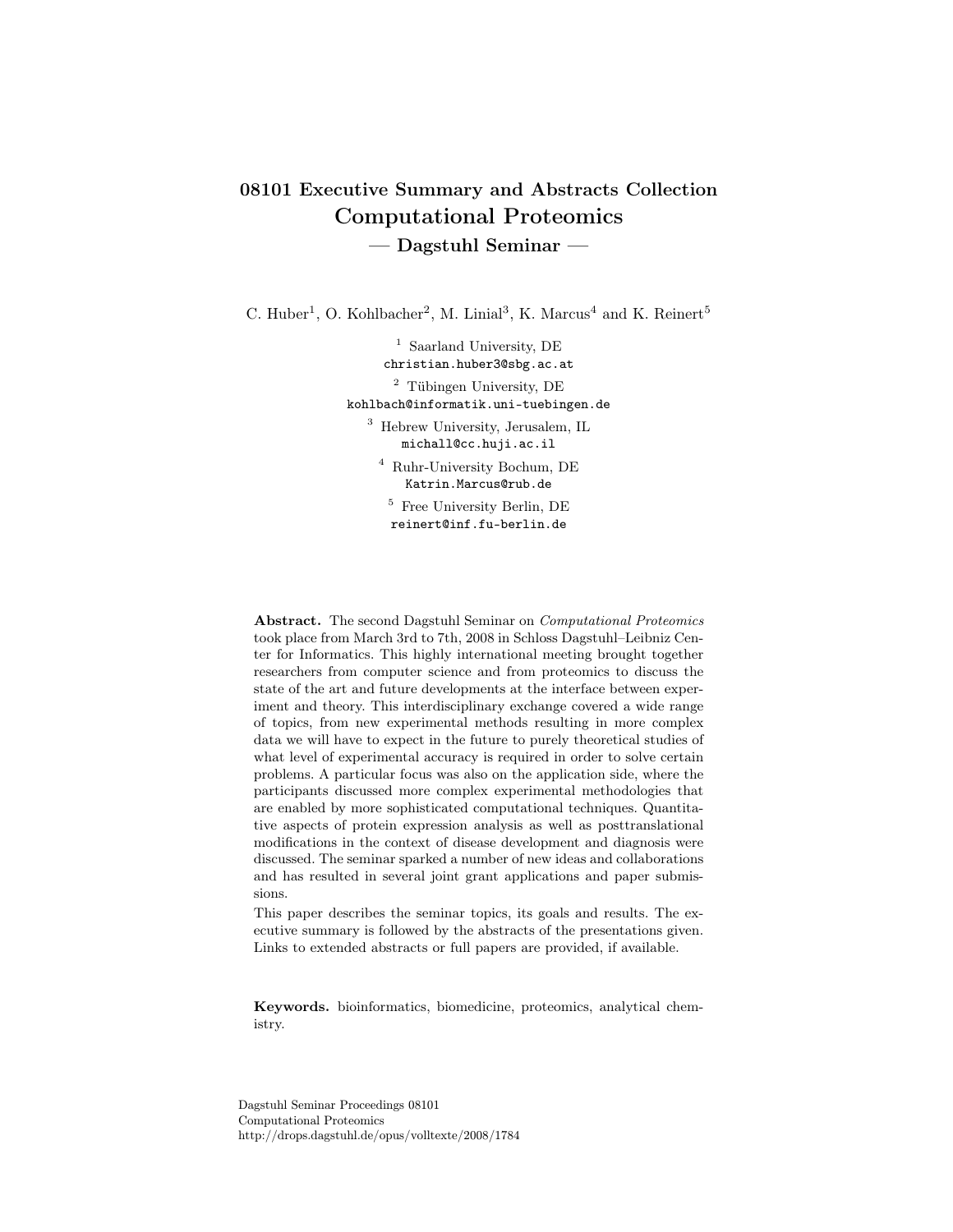# 1 Executive summary

### 1.1 Goals and structure of the workshop

The field of Computational Proteomics has grown rapidly and gained a lot of momentum over the last years. Computational Proteomics was previously a field with a small and specialized community. Over the last few years, however, it has been recognized by experimental groups, that the analysis of the increasingly complex proteomics studies has become intractable without efficient algorithms implemented in easy-to-use tools. Conversely, the computer science and bioinformatics communities started to realize the wealth of interesting problems in this area. Both sides are thus eager to come together and work on these problems. To initiate this close collaboration of researchers from different fields (biology, medical sciences, biochemistry, analytical chemistry, bioinformatics, and computer science), we need opportunities to bring both communities together in an inspiring and relaxed atmosphere. Past experience from our 2005 seminar has shown that Dagstuhl is an ideal place for this.<sup>[6](#page-1-0)</sup>

Currently, computational proteomics faces a number of challenges. The increasing speed and accuracy of the new instrument generation yields datasets that are up to an order of magnitude larger than datasets seen a few years ago. This implies new algorithmic techniques and data analysis capabilities. The computer science problems to be tackled range from data management, over optimization problems, to machine learning. On the experimental side, the development of high mass accuracy and better separation techniques pose new challenges.

The seminar brought together a mixed audience from proteomics and bioinformatics: At the beginning we took a pool showing that there were 10 people who declared themselves as "wet lab" and 26 as "computer science". Moreover, there were 21 people "holding a PhD degree" and 15 "working on it". We are happy to see that the communities really grow together.

The talks and discussions were arranged on a daily basis featuring related topics:

#### – Systems Biology and novel experimental techniques.

Important issues in the emerging field of systems biology were discussed including the elucidation of signaling pathways and networks and its requirements for the implementation of data analysis. There is an ongoing trend to integrate all available sources of data. New and emerging experimental as well as computational techniques were described to bring both communities to the state of the art.

<span id="page-1-0"></span> $6$  The web page of the Dagstuhl Seminar "Computational Proteomics" held in 2005 is [http://www.dagstuhl.de/05471.](http://www.dagstuhl.de/05471) The present one is [http://www.dagstuhl.de/08101.](http://www.dagstuhl.de/08101)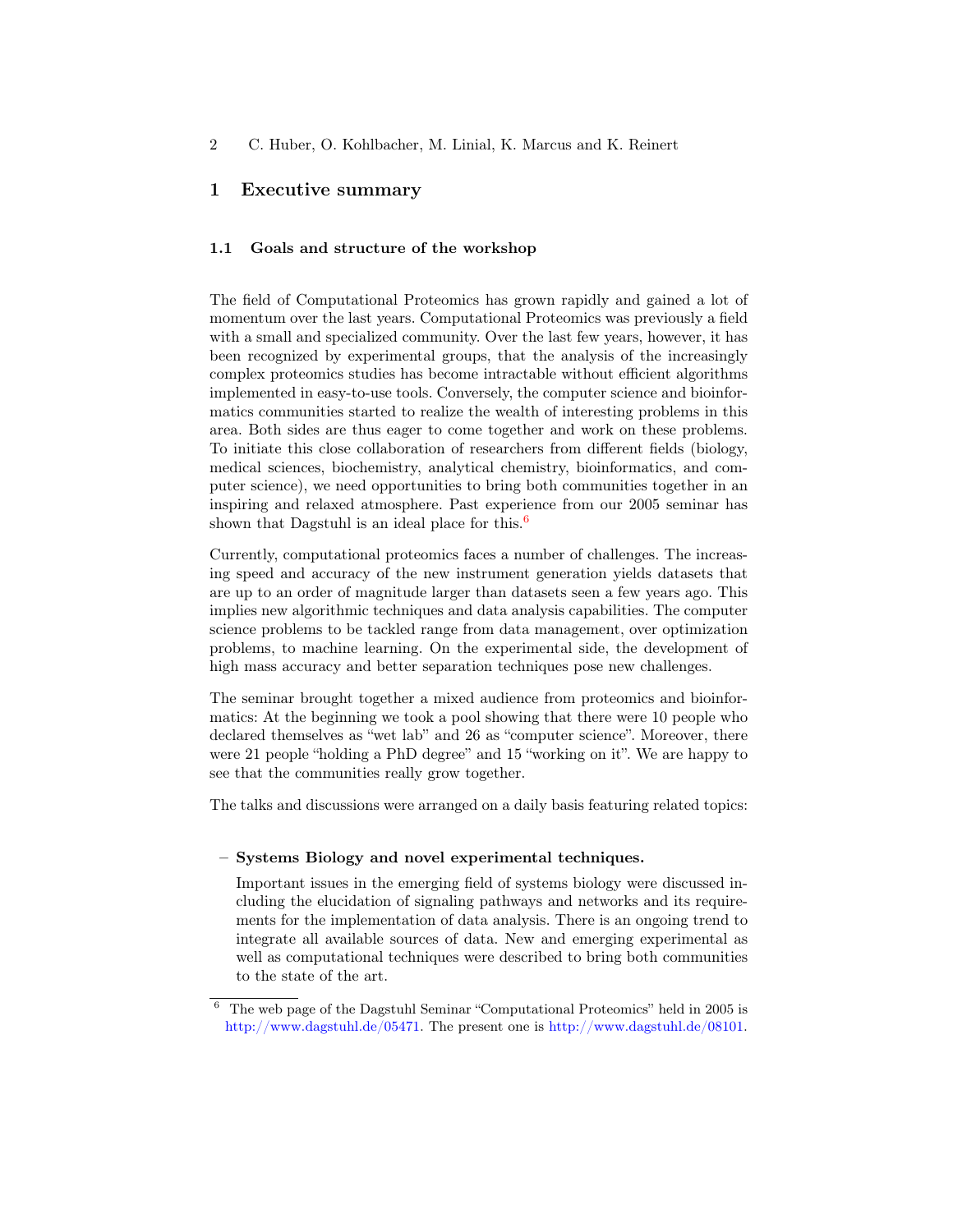R. Zubarev presented an interpretation procedure that includes a database of genes, molecules and their interactions. His approach combines expression proteomics data with gene mapping, transcription factor analysis and keynode analysis.

M. Lappe's contribution raised a lively discussion about the relation of proteomics and systems biology.

H. Hermjakob developed a perspective for sharing of all publicly available proteomics data, why this is in fact necessary for validation, and what the obstacles for realization are. Will experimentalists appreciate direct benefits from providing open access to their data, or does it have to become a mandatory condition for publishing?

H. Schlüter reported his experiences from deciphering the physiological roles of proteases analyzed by LC-MS based methods using annotated protein databases. He gave examples of problems arising from synonyms, inaccurate assignment of functions and exact chemical composition, as well as missing links towards the underlying experimental data.

K. Melchior compared the established bottom up approach for proteome analyses with an alternative method in which intact proteins are separated before digestion. The new method was shown to yield a higher sequence coverage.

T. A. Hansen presented tools for the analysis of large quantitative phosphoproteomics datasets using kinase recognition motifs and gene ontology terms.

### – Quantitative analysis.

The second day had a focus on the efficient treatment of algorithmic problems for the quantitative analysis of peptides and proteins, in particular the LC-MS map alignment problem, as well as new lab techniques for differential analysis.

C. Gröpl presented ongoing work from a comparison of computational tools for the map alignment problem. He raised a discussion about the relative importance of retention time correction compared to one-to-one assignment on the level of peptidic features.

O. Schulz-Trieglaff went on with a comparison of computational tools for the feature detection step in LC-MS datasets. He developed guidelines how these algorithms could be benchmarked and their results validated.

J. Cottrell explained the approach taken by Matrix Science Ltd., who are in the process of implementing support for a wide range of quantitation methods in Mascot.

K. Podwojski has developed a new map alignment algorithm which avoids certain pitfalls using powerful statistical methods.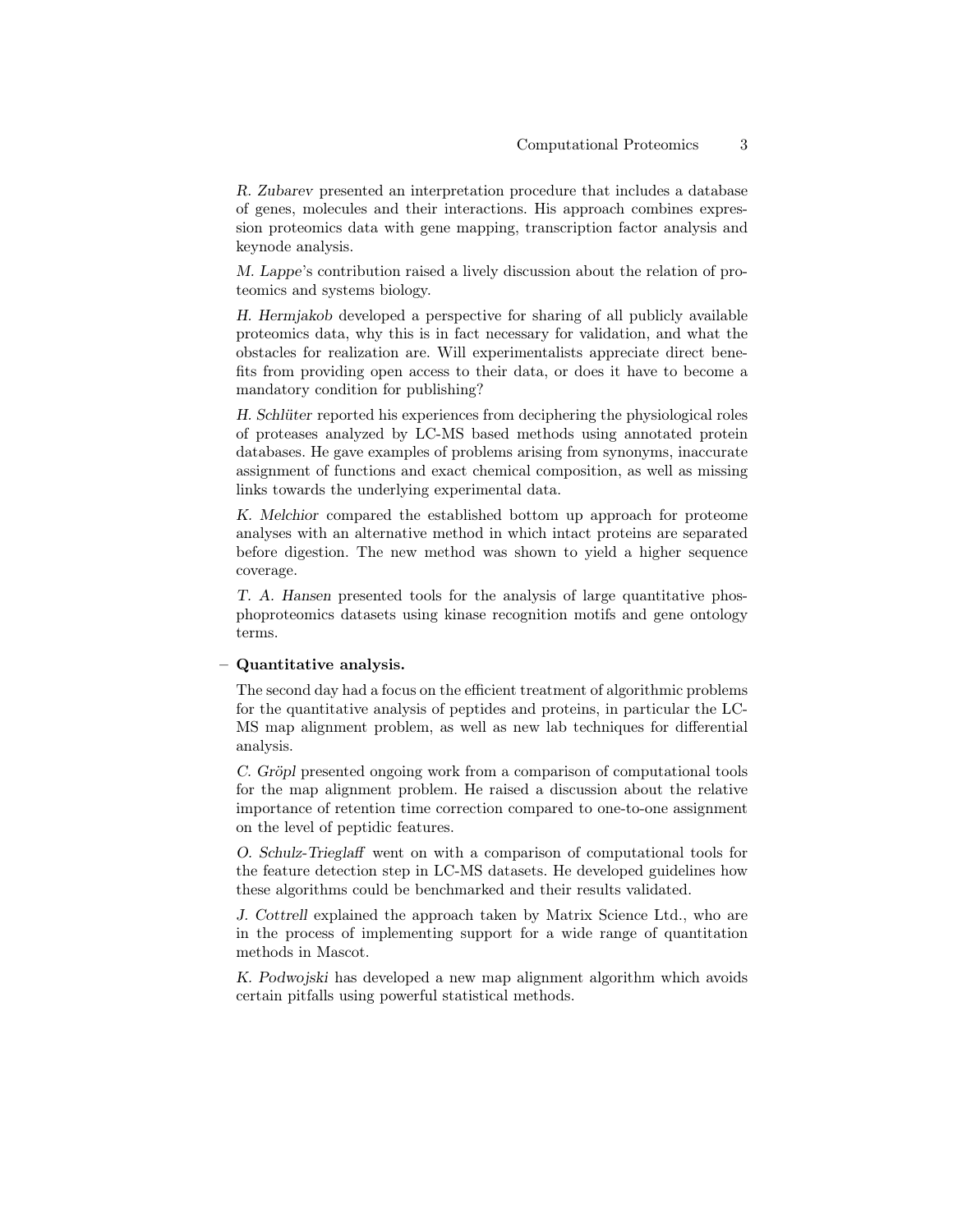J. Vandekerckhove gave an overview of combined fractional diagonal chromatography, a versatile two-step chromatographic approach that can be applied to a large variety of peptide subsets. He also pointed out key features of ms  $\lim_{n \to \infty}$  ims, a mass-spectrometry oriented laboratory information management system (LIMS) developed in their lab.

M. Askenazi presented mzAPI, a universal application programming interface that abstracts the layout of multiple file formats.

R. Bischoff is investigating disease-related changes in body fluids using mass spectrometry and liquid chromatography. He presented recent work on the alignment of complex, highly variable data sets in the retention time dimension. The influence of pre-analytical parameters on the overall proteomic profile was also discussed.

R. Zahedi reported from a recent analysis of the human platelet phosphoproteome. Interesting insights were achieved using a two-pronged strategy based on the enrichment of phosphopeptides by immobilized metal-ionaffinity chromatography (IMAC) and strong cation-exchange chromatography (SCX), coupled with subsequent analysis by nano-liquid chromatography tandem mass spectrometry (nano-LC-MS/MS) or precursor ion scanning.

O. Kohlbacher gave an overview of TOPP, the OpenMS proteomics pipeline. TOPP is based on OpenMS, an open-source software framework written in C++. TOPP can facilitate many computational tasks from a proteomics pipeline. The design of TOPP/OpenMS was made such that programming new components is easy, without sacrificing performance.

#### – Identification.

Currently mass spectrometry is the workhorse for peptide and protein identification. Starting from peptide fragment spectra it is common to identify the underlying peptides either by using fast searches in peptide or transcript databases, or by de novo prediction. We had a whole day of the seminar devoted to identification.

Future approaches will collect molecular information other than molecular mass or fragmentation patterns, such as retention time, isoelectric point, peptide detectability. This will further increase the speed of identification and minimize false positives, but it also requires efficient algorithmic tools to acquire, combine and evaluate such data.

N. Pfeifer presented machine learning techniques for improving peptide identification. His results are based on a new kernel function for support vector machines. The method was applied to peptide detectability and retention time prediction.

A. Zerck addressed the selection of precursor ions in data dependent acquisition of tandem MS spectra within an offline MALDI setting. An iterative procedure to select the precursor ions based upon identification results from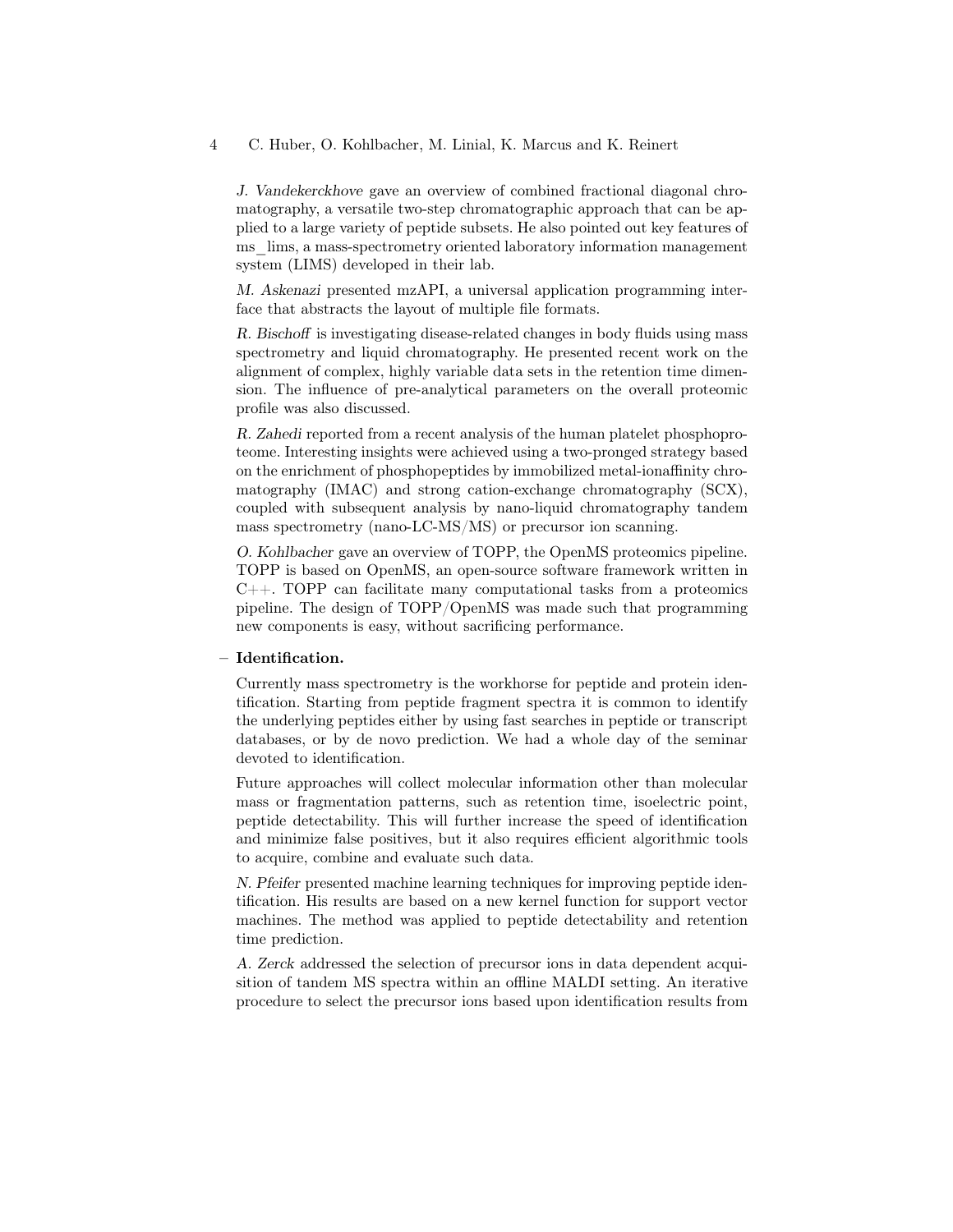earlier steps compares favorably to the theoretically optimal solution computed by an integer linear program.

M. Müller reported about ongoing work to set up a pipeline to accurately detect and quantify peptides and their posttranslational modifications (PTMs).

B. Küster gave a talk about computational prediction of proteotypic peptides for quantitative proteomics. Only a few so-called proteotypic peptides are repeatedly and consistently identified for any given protein present in a mixture. These can now be predicted with more than 85% cumulative accuracy.

S. Böcker analyzed a method for de novo identification of metabolites using tandem mass spectra. The molecular formula can be computed by reconstructing the most likely fragmentation tree. The method works surprisingly well.

N. Bandeira described recent applications of the spectral network approach in multistage mass spectrometry. A rigorous probabilistic framework results in accurate de novo peptide sequencing from multistage mass spectra and improved interpretation of spectral networks.

W. Lehmann discussed the versatility of information contained in small peptide fragments. In many cases, these are sufficient for assigning the location of a peptide within a known protein sequence. Modified residues give rise to specific reporter immonium ions. Quantitation evaluation of small fragment ions is more accurate compared to analysis of intact molecular ions due to the strongly reduced isotopic overlap.

K. Marcus discussed transpeptidation products that are present in virtually any proteome analysis by LC-MS/MS that uses trypsin for protein digestion, but rarely recognized due to available database search software. Evidence for the frequency of different types of side reactions was given, but today the full amount of peptides generated by transpeptidation is not clear.

#### – Pathway analysis and biomarkers.

Proteomics data sets are large, multi-dimensional, and highly complex. Their visualization and analysis thus requires new approaches. At the same time, these new techniques allow interesting new inferences.

J. Gobom described an approach to detect biomarkers for Alzheimer's disease in cerebrospinal fluid that uses immunoprecipitation in combination with mass spectrometry. He pointed out several shortcomings of current software.

C. Stephan drew our attention to 'balancer' proteins, which are regulated up or down as a consequence of system stoichiometry, but not specific to a particular disease. They can be determined by comparing multiple proteomics studies, and are likely to be hubs of protein regulatory networks. He also presented an easy-to-use software tool to generate decoy databases for use with MS/MS search engines.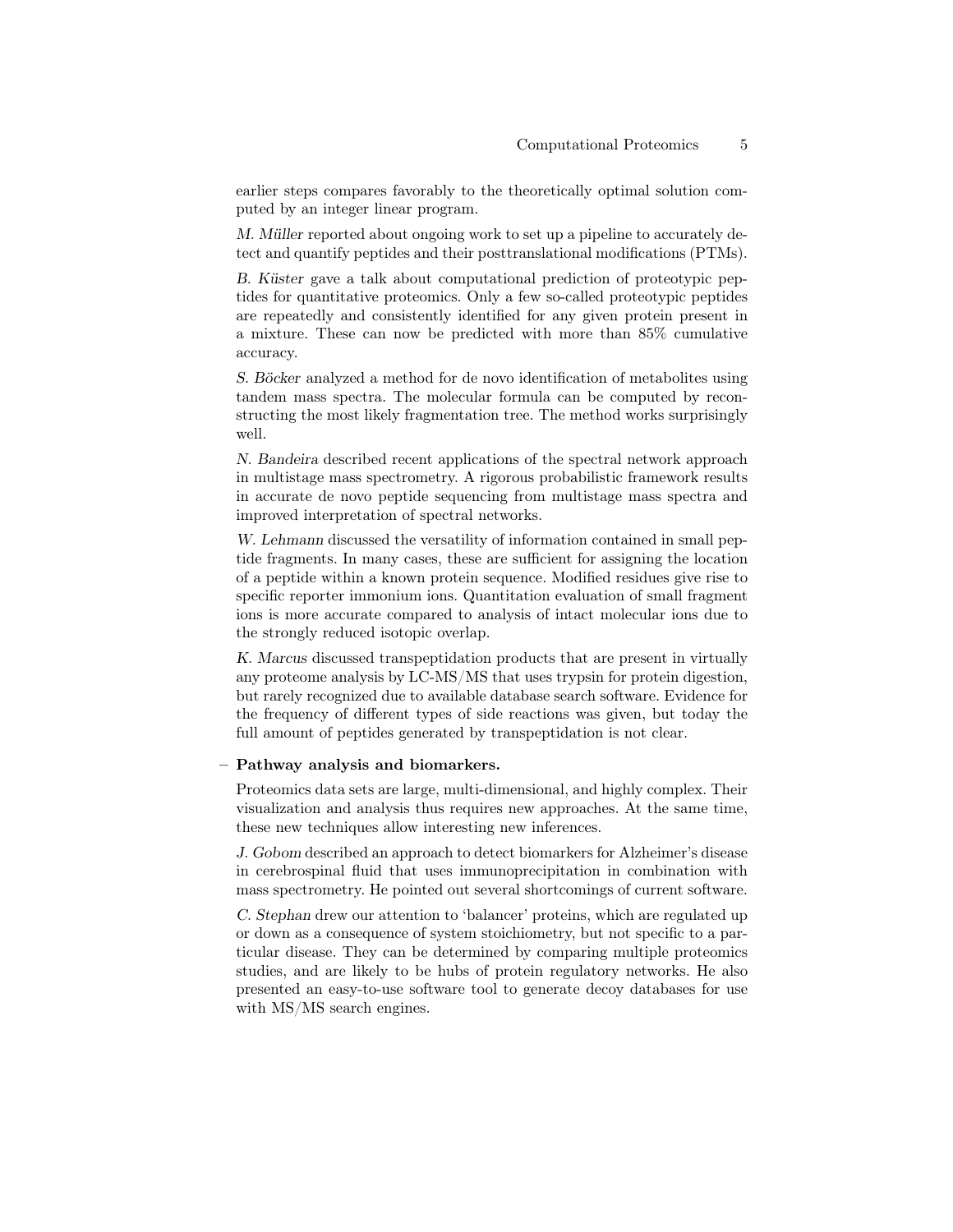M. Linial presented PANDORA, a statistical visualization tool that allows fast and intuitive knowledge extraction from any set of identified peptides and proteins. The tool supports various annotation sources, including SwissProt and GO (gene ontology).

### 1.2 Participants and topics

Experts and young scientists working in computer science, (bio)informatics, proteomics, analytical chemistry, medical research came from Europe as well as the USA.

The following scientists participated in the seminar:

- Manor Askenazi, Sudarsky Center for Computational Biology (SCCB), Jerusalem, IL
- Nuno Bandeira, University of California, San Diego, USA
- Andreas Bertsch, Tübingen University, DE
- Chris Bielow, Free University Berlin, DE
- Rainer Bischoff, University of Groningen, NL
- Sebastian Böcker, Jena University, DE
- John Cottrell, Matrix Science Ltd., London, UK
- Jens Decker, Bruker Daltonik GmbH, Bremen, DE
- Johan Gobom, Sahlgrenska Academy, University of Gotenborg, SE
- Clemens Gröpl, Free University Berlin, DE
- Thomas Aarup Hansen, University of Southern Denmark, Odense, DK
- Henning Hermjakob, European Bioinformatics Institute (EBI), Cambridge, UK
- Christian Huber, Universität Salzburg University, AT
- Hans-Michael Kaltenbach, Institut Pasteur, Paris, FR
- Oliver Kohlbacher, Tübingen University, DE
- Sebastian Kühner, European Molecular Biology Laboratory (EMBL), Heidelberg, DE
- Bernhard Küster, Technical University Munich, DE
- Eva Lange, Beatson Institute for Cancer Research, Glasgow, UK
- Michael Lappe, Max Planck Institute for Molecular Genetics, Berlin, DE
- Wolf D. Lehmann, German Cancer Research Center (DKFZ), Heidelberg, DE
- Michal Linial, Sudarsky Center for Computational Biology (SCCB), Jerusalem, IL
- Katrin Marcus, Ruhr University Bochum, DE
- Katja Melchior, Saarland University, DE
- Markus Müller, Swiss Institute of Bioinformatics (SIB), CH
- Sven Nahnsen, Tübingen University, DE
- Anton Pervukhin, Jena University, DE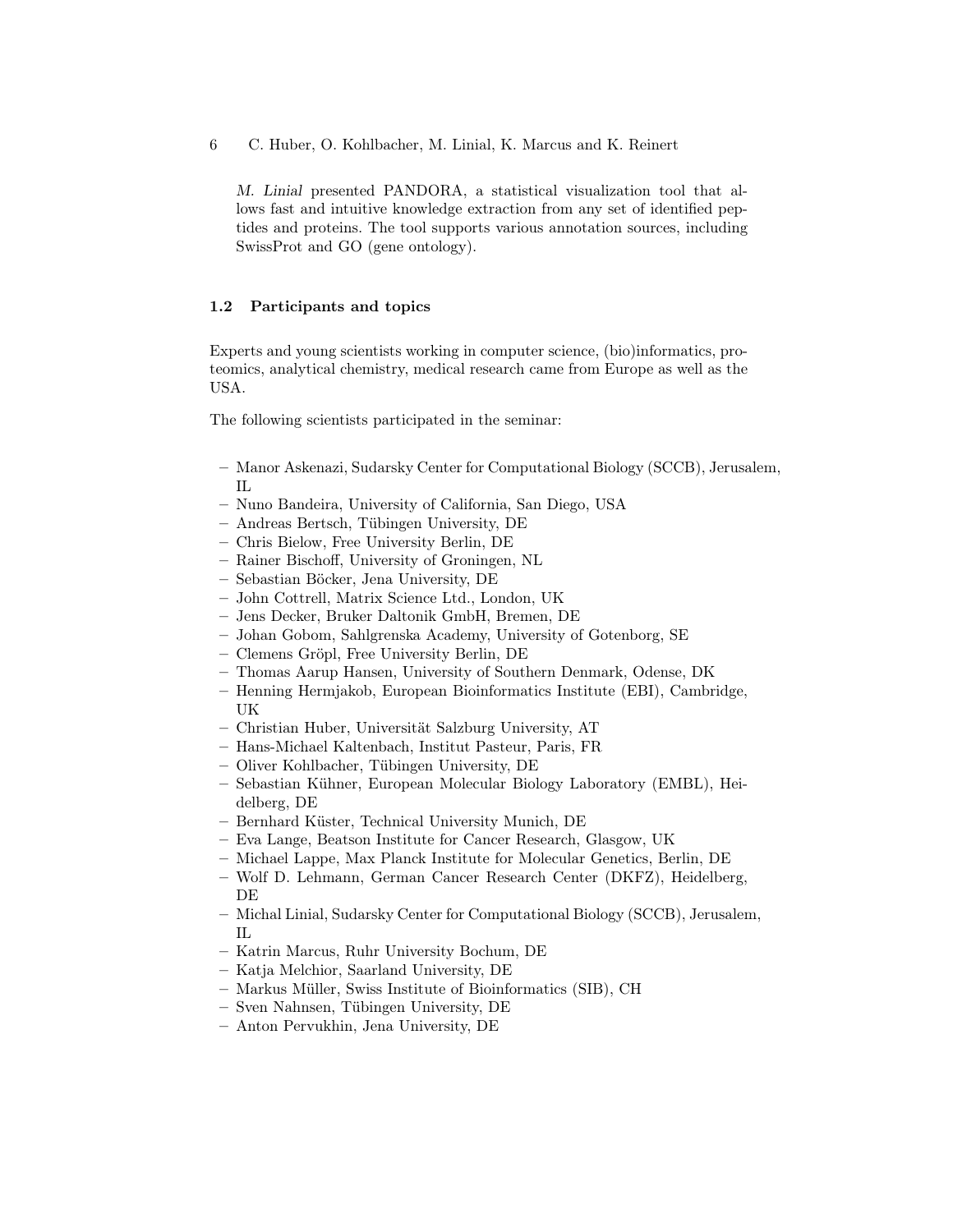- Nico Pfeifer, Tübingen University, DE
- Katharina Podwojski, Dortmund University, DE
- Jörg Rahnenfuehrer, Dortmund University, DE
- Florian Rasche, Jena University, DE
- Knut Reinert, Free University Berlin, DE
- Hartmut Schlüter, Charité, Berlin, DE
- Ole Schulz-Trieglaff, Free University Berlin, DE
- Benno Schwikowski, Institut Pasteur, Paris, FR
- Albert Sickmann, Rudolf-Virchow-Zentrum, Würzburg, DE
- Christian Stephan, Ruhr University Bochum, DE
- Marc Sturm, Tübingen University, DE
- Joel Vandekerckhove, Ghent University and Flanders Institute for Biotechnology (VIB), BE
- Mathias Vandenbogaert, Institut Pasteur, Paris, FR
- René Zahedi, Rudolf-Virchow-Zentrum, Würzburg, DE
- Alexandra Zerck, Max Planck Institute for Molecular Genetics, Berlin, DE
- Roman Zubarev, University of Uppsala, SE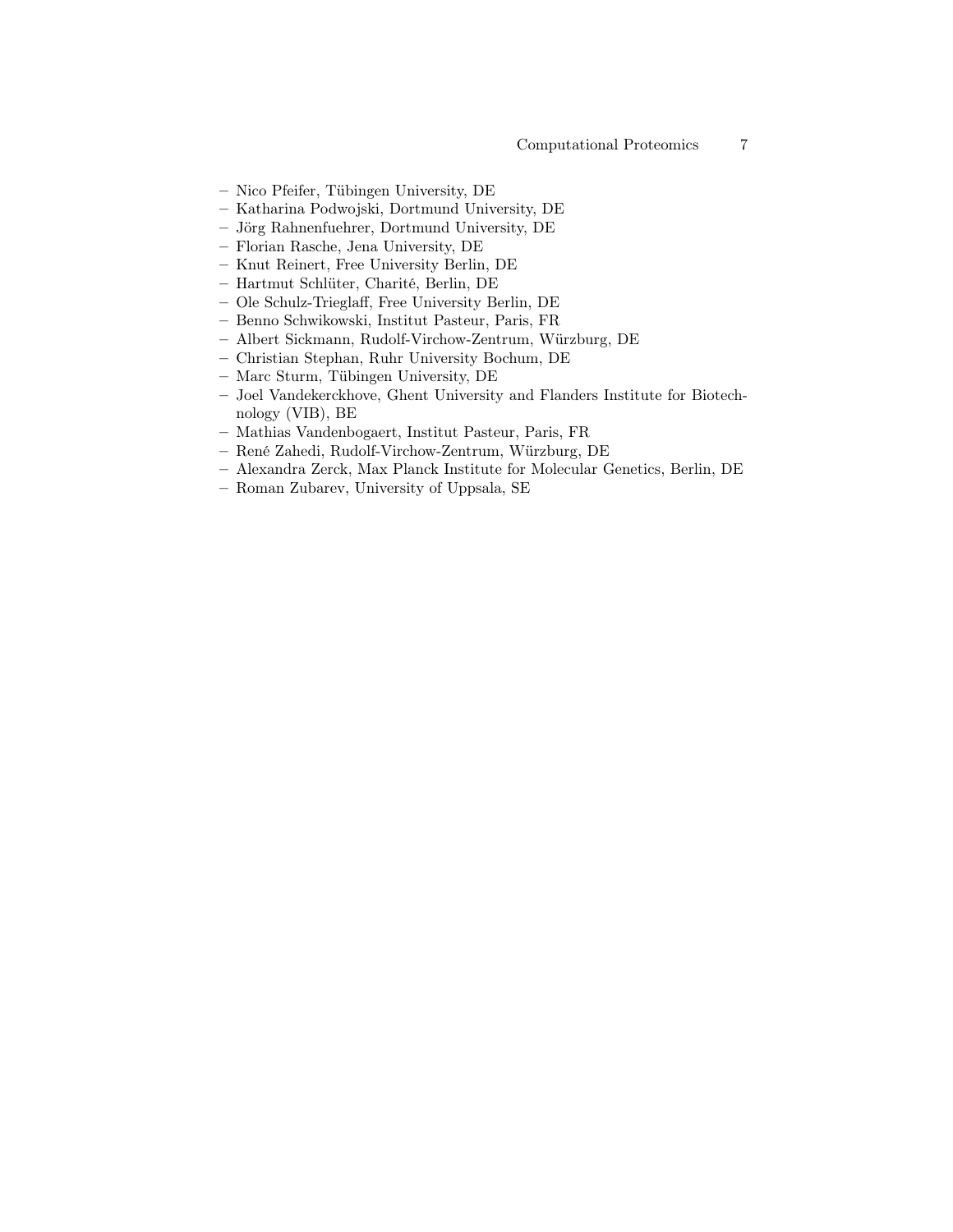# 1.3 Detailed program

Monday 2008-03-03:

### Introduction

Morning session: 09:00-12:10 (190 minutes) Chair: Kohlbacher

- Organizers: Welcome and introduction – the idea of Dagstuhl seminars  $(15)$ .
- All participants: Introduction (60)
- Break  $(20)$
- Michael Lappe: Systems Biology = Networks & Structures?  $(45)$
- Roman Zubarev: Proteomics goes intelligent: identification of activated pathways from proteomics expression data (45)

Afternoon session: 14:15-17:55 (220 minutes) Chair: Huber

- Henning Hermjakob: Carrots and sticks (45)
- Hartmut Schlüter: Experiences of a 'protease hunting lab' with protein- and knowledge databases (45)
- Break  $(30)$
- Katja Melchior: Comparison of an alternative approach for proteome research with the common bottom up method (35)
- Thomas Aarup Hansen: GOEater and KinaseEater: computational tools for meta-analysis of large-scale quantitative phosphoproteomic data sets (25)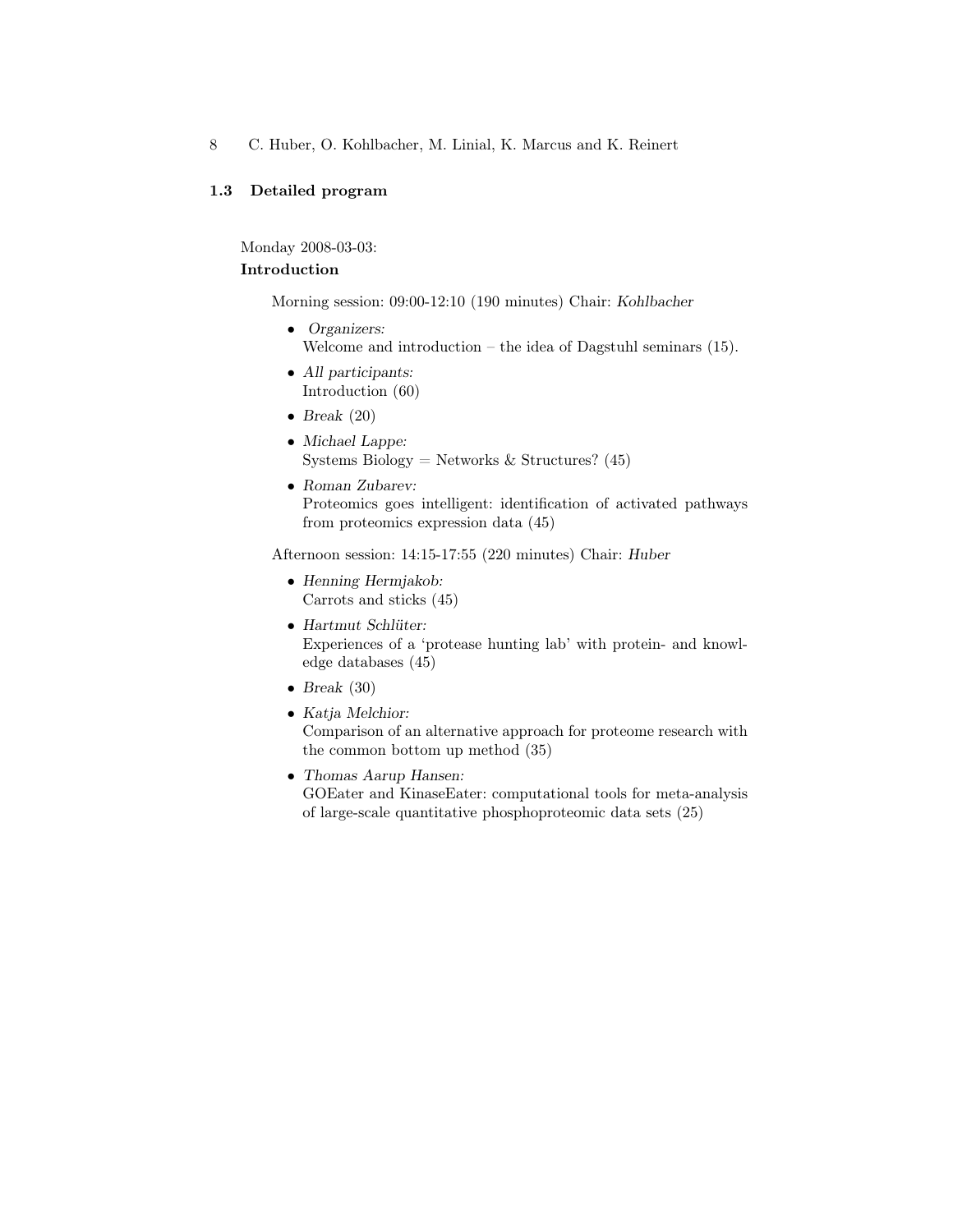Tuesday 2008-03-04:

# Quantitative Proteomics

Morning session: 09:00-12:10 (190 minutes) Chair: Reinert

- Clemens Gröpl: LC-MS/MS data processing in OpenMS (30)
- Ole Schulz-Trieglaff: Benchmarking algorithms for label-free quantification (30)
- Break  $(20)$
- John Cottrell: An integrated approach to protein quantitation software (45)
- Katja Podwojski: A retention-time alignment algorithm for LC/MS data (40)

Afternoon session: 14:15-17:55 (220 minutes) Chair: Linial

- Joel Vandekerckhove: COmbined FRActional DIagonal Chromatography (COFRADIC) (45)
- Manor Askenazi: mzAPI: Common APIs as a viable alternative to universal file formats in mass spectrometry (30)
- Break  $(30)$
- Rainer Bischoff: Biomarker discovery by LC-MS: data processing and analysis (45)
- René Zahedi: Phosphoproteome of resting human platelets (30)

Wednesday 2008-03-05:

# Discussion round and excursion

Morning session: 09:00-12:10 (190 minutes) Chair: Schlüter

- Oliver Kohlbacher: OpenMS and TOPP – Software for Computational Proteomics (45)
- Discussion round

Afternoon: Visit to Trier and wine tasting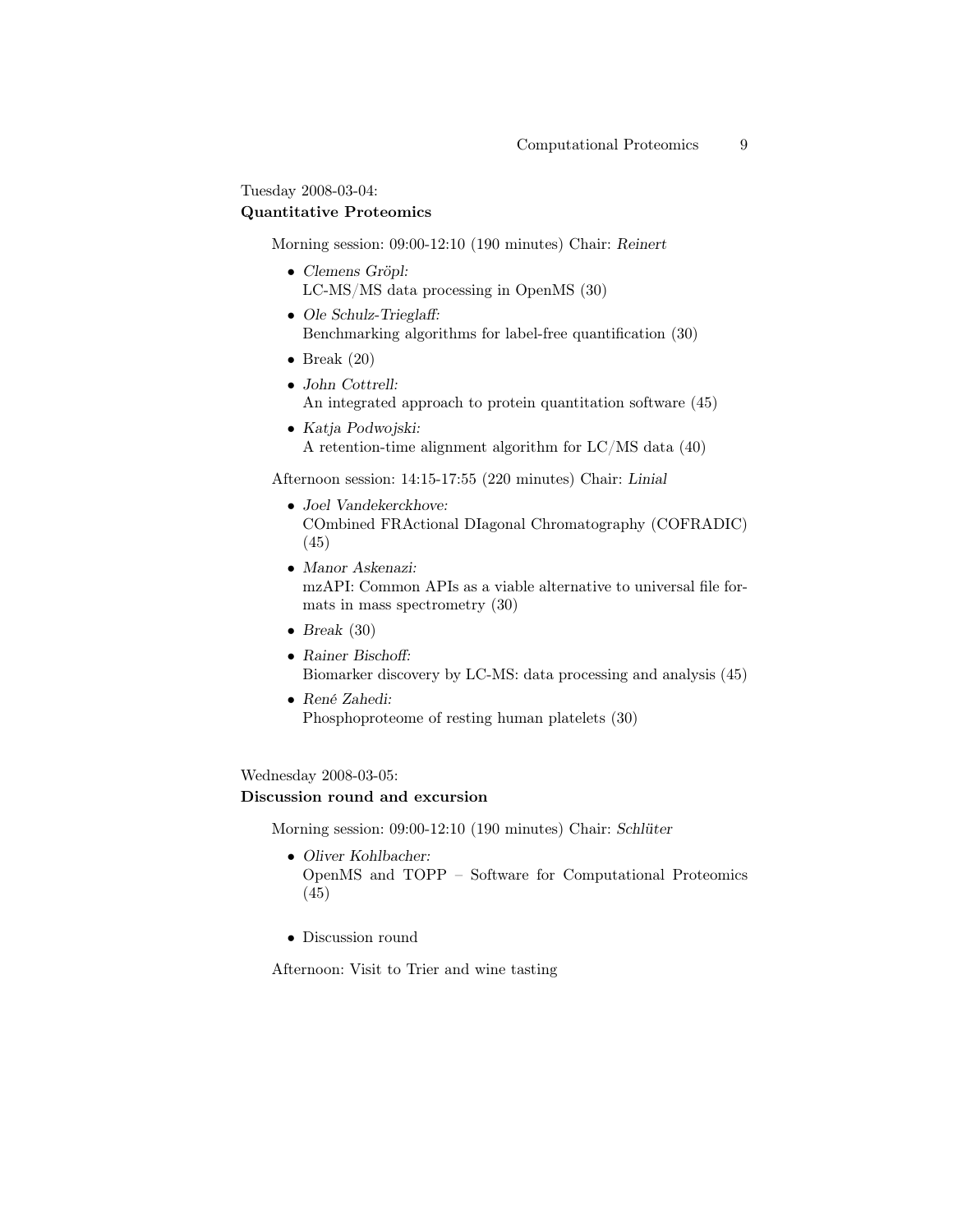Thursday 2008-03-06:

### Protein/Peptide Identification

Morning session: 09:00-12:10 (190 minutes) Chair: Marcus

- Nico Pfeifer: Improving identification with new machine learning techniques (30)
- Alexandra Zerck: Data-dependent MS/MS analysis (25)
- Break  $(30)$
- Markus Müller: A pipeline to detect and quantify posttranslational modifications (40)
- Bernhard Küster: Computational prediction of proteotypic peptides for quantitative proteomics (45)

Afternoon session: 14:15-17:55 (220 minutes) Chair: Huber

- Sebastian Böcker: De novo identification of metabolites by analyzing tandem mass spectra (40)
- Nuno Bandeira: Multi-spectra peptide sequencing and its applications to multistage mass spectrometry (45)
- Break  $(30)$
- Wolf Lehmann:

The diagnostic power of small peptide fragments for peptide ends, modifications, composition and quantification (45)

• Katrin Marcus:

Tryptic transpeptidation products observed in proteome analysis by LC-MS/MS (45)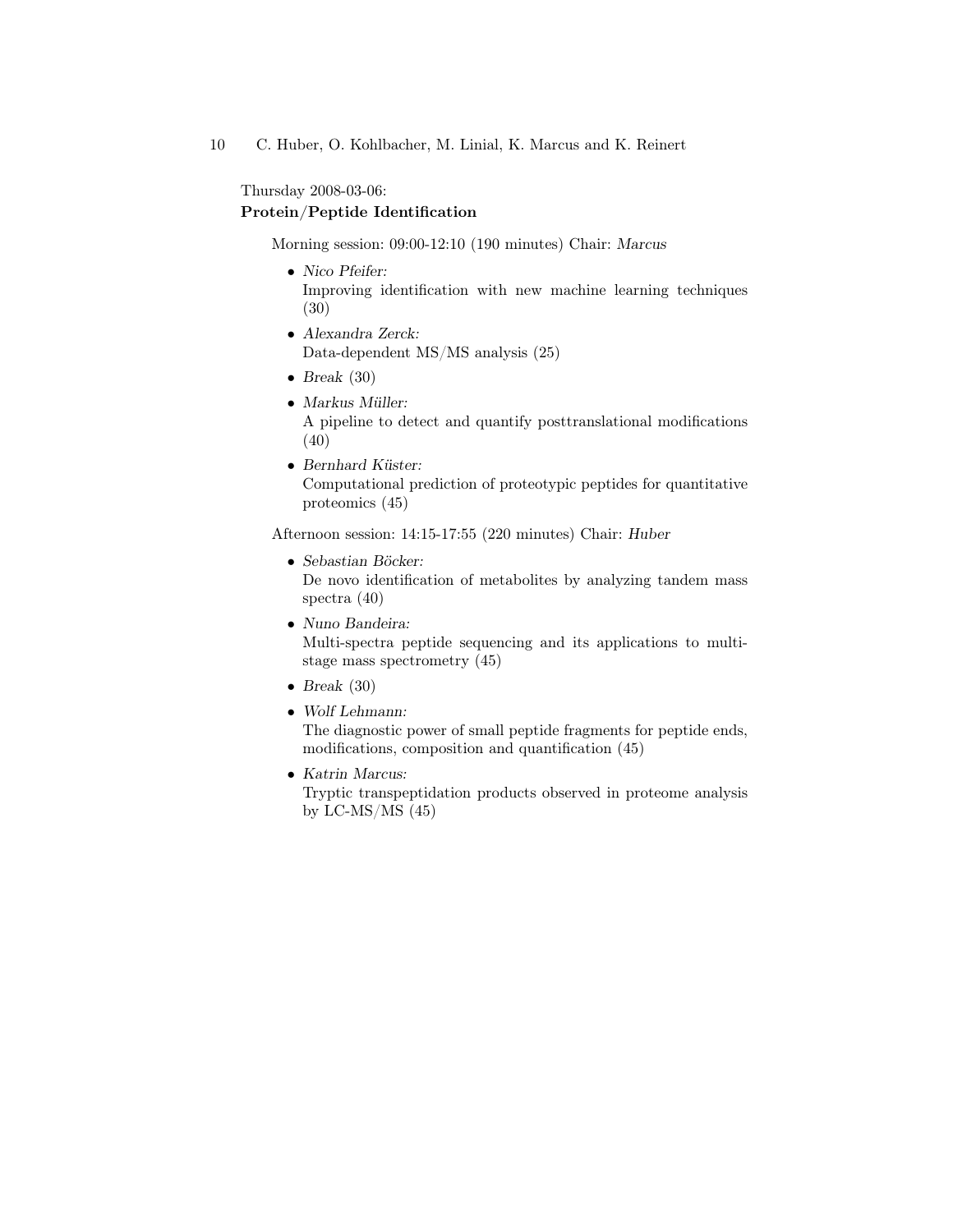Friday 2008-03-07:

# Pathway analysis and biomarkers

Morning session: 09:00-12:10 (190 minutes) Chair: Kohlbacher

- $\bullet\,$  Johan Gobom: Finding CSF protein markers in Alzheimer's disease (45)
- Christian Stephan: Decoy database advantages and protein balancing for understanding the complexity of life (45)
- Break  $(30)$
- Michal Linial: Family tree of all protein sequences: recovering hidden biological knowledge (45)
- Closing discussion (50)

Afternoon: End of seminar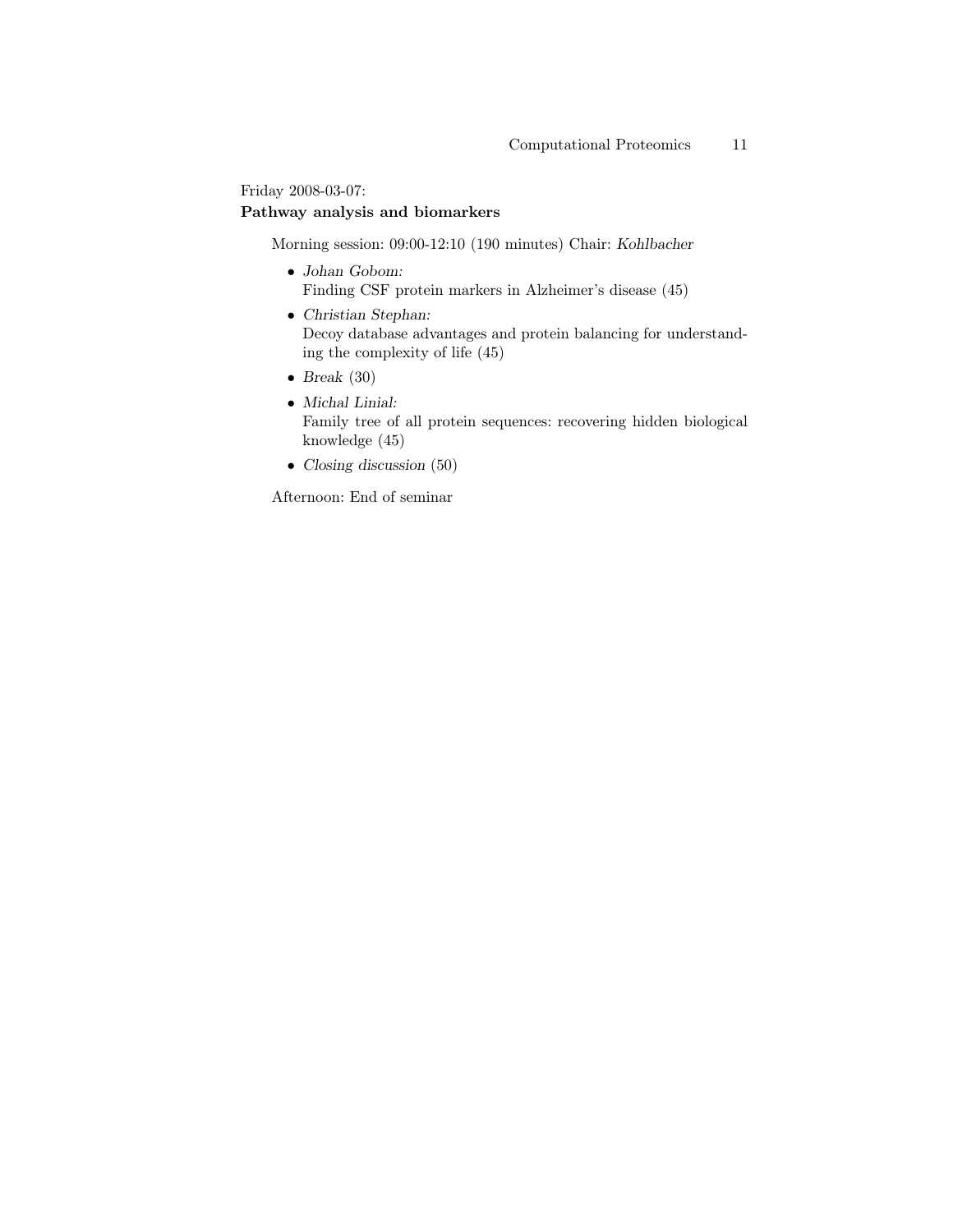#### 1.4 Workshop conclusion

One of the reasons to organize this Dagstuhl seminar about Computational Proteomics was that computer scientists should understand how the data for proteome analysis are generated and what their implications are, while experimental scientists should know how the data can be evaluated and validated. The talks and (more importantly but less easily to document) the discussions showed that this goal was indeed achieved. The seminar set off new initiatives for collaboration between experimental and computational sciences that will result in novel, rugged and fully automatable total analysis systems for proteome characterization.

The outcome or the seminar was a better understanding of the expectations, needs, and possibilities both of experimental and bioinformatic tools for proteome analysis. Several new cooperations between different groups could be established leading to joint grant proposals involving several participants of the workshop (EU project NAPIRA (Reinert, rejected), DFG research unit Algorithms for Mass Spectrometry (Kohlbacher, rejected), BMBF MedSys (Sickmann, granted)) At least half a dozen joint manuscripts that were started in Dagstuhl are currently at least in preparation or under review.

The workshop on Computational Proteomics was a full success, as has been confirmed by its participants. Bringing together scientist from different communities – from computer science and life sciences – turned out to be fruitful indeed. Traditionally, proteomics and bioinformatics/computer science are mostly disjoint communities with separate meetings and conferences. The chance to get insights into the problems and challenges both of the experimental and computational world, the need to learn and understand the idiosyncratic 'languages' and 'vocabulary' of the different disciplines was well appreciated by the attendants.

Validation of proteomics data generation and evaluation was spotted as one of the most challenging issues in the application of proteomics as a technology for clinical diagnosis and monitoring. Participants from the two communities were exposed to new ideas, concepts, and techniques – both experimentally and computationally – they were not previously aware of. These ideas were then discussed over a glass of wine or two until late at night. The workshop produced a number of personal contacts which was positively remarked by the participants. In addition to the interaction and personal contacts of the attendants, the quiet atmosphere of the location also allowed ample time for developing new ideas for solving proteomic challenges.

In conclusion, the workshop was very successful. It sparked interesting discussions, research collaborations, several joint grant proposals (e.g. for the BMBF program QuantPro), and joint publications. Other publications sparked by the seminar will certainly follow in the near future. The seminar also initiated the implementation of a webpage for interchanging

proteomics data (<www.computationalproteomics.net>). The success of the sem-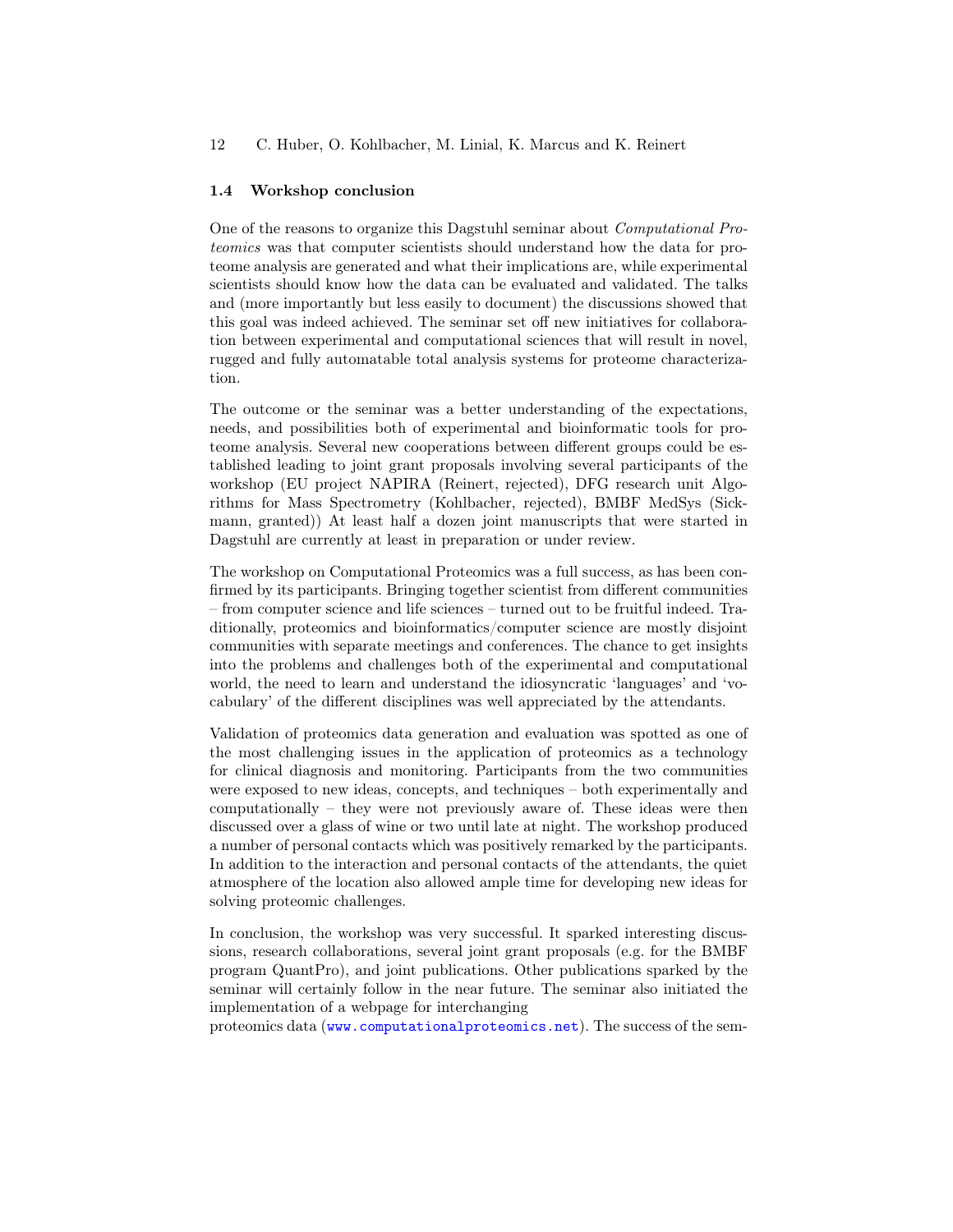inar and the positive feedback of the participants encourage us to organize a follow-up for this style of meeting.

Acknowledgment. We thank Clemens Gröpl and Chris Bielow for assistance with the preparation of this executive summary and formatting the abstract collection.

# 2 Abstracts of talks

# 2.1 mzAPI: Common APIs as a Viable Alternative to Universal File Formats in Mass Spectrometry

#### Manor Askenazi (SCCB - Sudarsky Center for Computational Biology, IL)

The adoption of common file formats in proteomics implies a concomitant abandonment of native data systems and their efficient support of fundamental data access patterns. Based on a comparison of data structure and access patterns across disparate scientific fields, we propose that a universal application programming interface (API) represents a more viable approach for mass spectrometry data access and portability. Here we define a minimal, redistributable API (mzAPI), incorporated into an open-source application (multiplierz), that leverages native features embedded in manufacturers' data systems and obviates the need for surrogate files. We show that mzAPI abstracts the layout of multiple native file formats and provides: 1.) integrity and re-use of proprietary data systems; 2.) rational integration of open-source and commercial tools; 3.) accessible and comprehensive customization for desktop users and data pipeline administrators.

Keywords: MzAPI, file formats, API, mass spectrometry

# 2.2 Multi-Spectra Peptide Sequencing and its Applications to Multistage Mass Spectrometry

#### Nuno Bandeira (University of California - San Diego, US)

Despite a recent surge of interest in database-independent peptide identifications, accurate de novo peptide sequencing remains an elusive goal. While the recently introduced spectral network approach resulted in an accurate peptide sequencing in low-complexity samples, its success depends on the chance presence of spectra from overlapping peptides. On the other hand, while multistage mass spectrometry (collecting multiple  $MS<sup>3</sup>$  spectra from each  $MS<sup>2</sup>$  spectrum) can be applied to all spectra in a complex sample, there are currently no software tools for de novo peptide sequencing by multistage mass spectrometry. We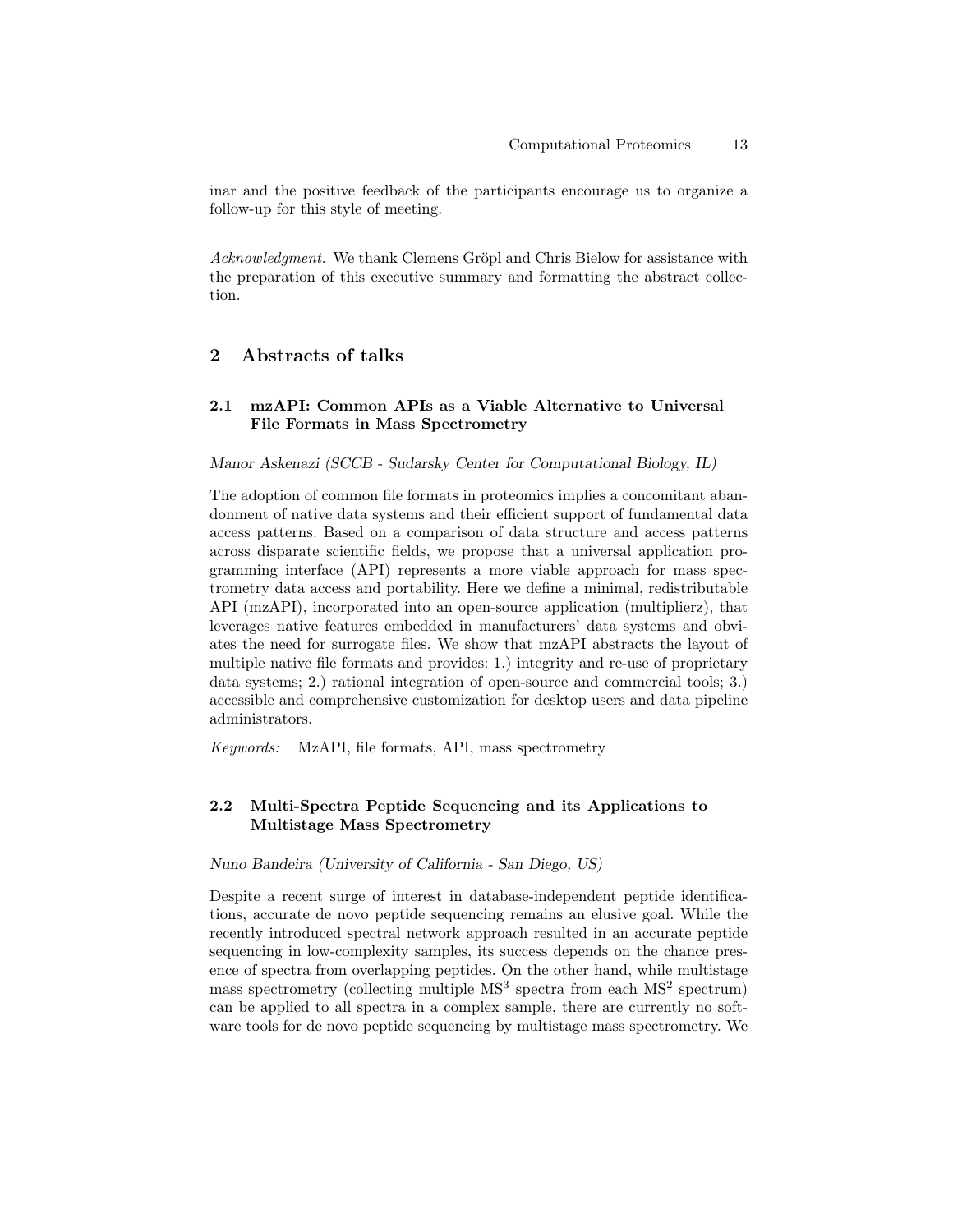describe a rigorous probabilistic framework for analyzing spectra of overlapping peptides and show how to apply it for multistage mass spectrometry. Our software results in both accurate de novo peptide sequencing from multistage mass spectra (despite the inferior quality of  $MS<sup>3</sup>$  spectra) and improved interpretation of spectral networks. We further study the problem of de novo peptide sequencing with accurate parent mass (but inaccurate fragment masses), the protocol that may soon become the dominant mode of spectral acquisition. Most existing peptide sequencing algorithms (based on the spectrum graph approach) do not track the accurate parent mass and are thus not equipped for solving this problem. We describe a de novo peptide sequencing algorithm aimed at this experimental protocol and show that it improves the accuracy of both tandem and multistage mass spectrometry.

Keywords: Multistage mass spectrometry; de novo; peptide sequencing; accurate parent masses

Joint work of: Bandeira, Nuno; Olsen, Jesper V; Mann, Matthias; Pevzner, Pavel A

Full Paper: <http://proteomics.bioprojects.org/>

### 2.3 Biomarker Discovery by LC-MS: Data Processing and Analysis

Rainer Bischoff (University of Groningen, NL)

The lecture will focus on the processing and analysis of data generated by the analysis of body fluids (serum, urine) by LC-MS combined with dedicated sample preparation. Particular emphasis will be placed on alignment of complex, highly variable data sets in the retention time dimension using mass spectrometric information [1]. Another area of interest that will be touched upon relates to the assessment of the influence of pre-analytical parameters on the overall proteomic profile. This is work in progress and I am looking forward to discussions and ideas on this topic.

All our work has the goal of discovering disease-related changes in body fluids within a sea of unrelated variations due to analytical and/or biological variability. Disease areas of interest are cancer (cervical, prostate), neurological disorders (multiple sclerosis) and inflammatory disorders (chronic obstructive pulmonary disease (COPD)). The hyperlink below will lead you to publications from recent years from our group.

[1] Suits F, Lepre J, Du P, Bischoff R, Horvatovich P.: Two-dimensional method for time aligning liquid chromatography-mass spectrometry data. Anal. Chem. 2008 May 1;80(9):3095-104. PMID: 18396914.

Keywords: Biomarker, proteomics, time alignment, pre-analytical parameters, COW, CODA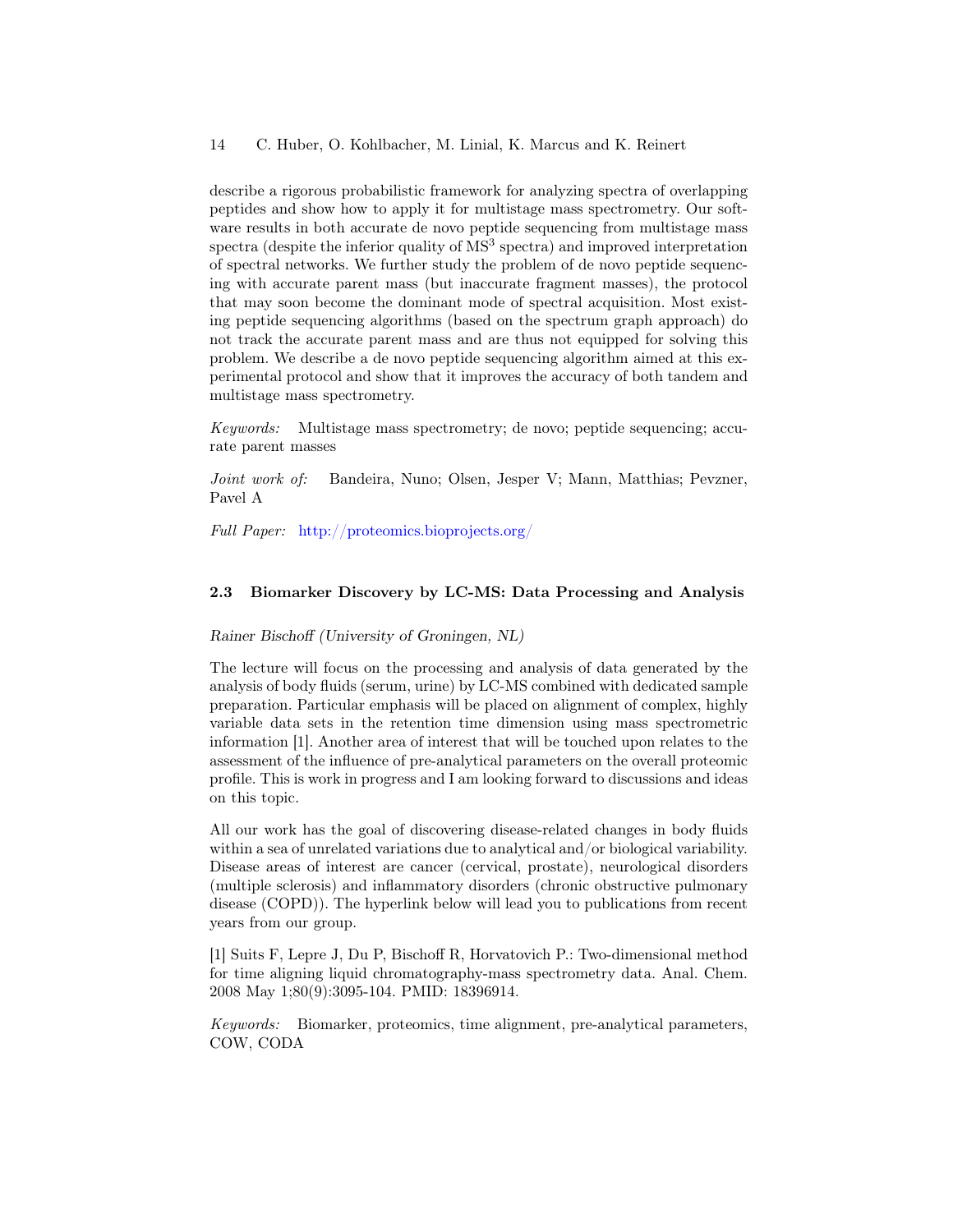Joint work of: Horvatovich, Peter; Christin, Christin; Govorukhina, Natalia; Kemperman, Ramses; Reijmers, Theo; Suits, Frank; Bischoff, Rainer

Full Paper: [http://www.rug.nl/farmacie/onderzoek/basiseenheden/](http://www.rug.nl/farmacie/onderzoek/basiseenheden/\bioanalyseentoxicologie/publications) [bioanalyseentoxicologie/publications](http://www.rug.nl/farmacie/onderzoek/basiseenheden/\bioanalyseentoxicologie/publications)

### 2.4 Towards de novo identification of metabolites by analyzing tandem mass spectra

Sebastian Böcker (Universität Jena, DE)

Mass spectrometry is among the most widely used technologies in proteomics and metabolomics. For metabolites, de novo interpretation of spectra is even more important than for protein data, because metabolite spectra databases cover only a small fraction of naturally occurring metabolites. In this work, we analyze a method for fully automated de novo identification of metabolites from tandem mass spectra. Mass spectrometry data is usually assumed to be insufficient for identification of molecular structures, so we want to estimate the molecular formula of the unknown metabolite, a crucial step for its identification. This is achieved by calculating the possible formulas of the fragment peaks and then reconstructing the most likely fragmentation tree from this information. We present tests on real mass spectra showing that our algorithms solve the reconstruction problem suitably fast and provide excellent results: For all 32 test compounds the correct solution was among the top five suggestions, for 26 compounds the first suggestion of the exact algorithm was correct.

[1] Sebastian Böcker and Florian Rasche: Towards de novo identification of metabolites by analyzing tandem mass spectra Bioinformatics, 24:I49-I55, 2008. Proc. of European Conference on Computational Biology (ECCB 2008). doi:10.1093/bioinformatics/btn270

Keywords: Tandem mass spectrometry, metabolomics, de novo interpretation

Joint work of: Böcker, Sebastian; Rasche, Florian

Full Paper: [http://bio.informatik.uni-jena.de/downloads/](http://bio.informatik.uni-jena.de/downloads/BoeckerRasche_TowardsDeNovoIdentification_Bioinf_2008.pdf) [BoeckerRasche\\_TowardsDeNovoIdentification\\_Bioinf\\_2008.pdf](http://bio.informatik.uni-jena.de/downloads/BoeckerRasche_TowardsDeNovoIdentification_Bioinf_2008.pdf)

### 2.5 An Integrated Approach to Protein Quantitation Software

John Cottrell (Matrix Science Ltd., GB)

We are in the process of implementing support for a wide range of quantitation methods in Mascot.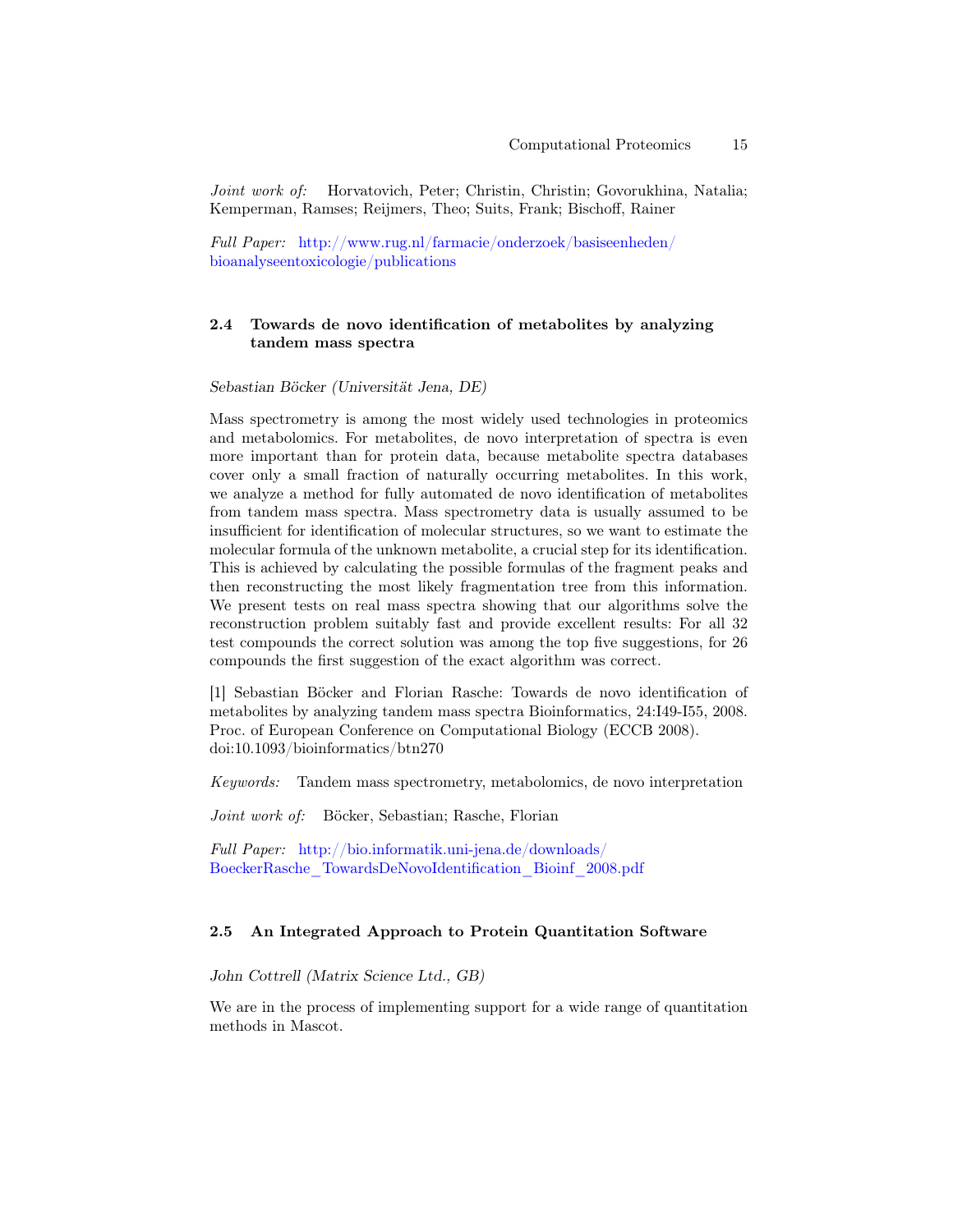Some methods can be implemented within the Mascot search engine, and reported alongside the search results, because all the required information is contained within the peak list. Examples in this category are iTRAQ and emPAI. Other methods, such as SILAC, ICPL, ICAT, 18O, and metabolic labelling, require access to the raw data, so that signals can be identified and integrated across multiple scans. In our approach, these methods require the raw data to be processed by Mascot Distiller. After the database search, the results are returned to Mascot Distiller for the generation of a quantitation report.

Particular attention has been paid to the following aspects:

(i) Maintaining a simple user interface by encapsulating the parameters required to define each quantitation experiment into named quantitation methods.

(ii) An unusual degree of flexibility in the way a quantitation method is defined. The number of components, the nature of the components, (the presence of an isotope tag, the elemental composition of the peptide, a reporter ion mass value, or whatever), which ratios are to be reported, etc.

(iii) Generic 'impurity' corrections for isotope distribution overlap and incomplete enrichment

(iv) Accurate peak areas by fitting calculated isotope distributions to the experimental spectra

(v) Support for essentially all of the binary file formats used in protein mass spectrometry, together with mzXML

(vi) The correct application of appropriate statistical methods

We will give examples of processing data from a variety of quantitation experiments and discuss some of the challenges that lie ahead.

Keywords: Quantitation database search

Joint work of: Cottrell, John; Creasy, David

### 2.6 Finding CSF protein markers in Alzheimer's Disease

#### Johan Gobom (Sahlgrenska Academy, University of Gotenborg, SE)

There is a need for new biomarkers as diagnostic tools for Alzheimer's disease. Immunoprecipitation (IP) in combination with MS enables the detection of lowabundant proteins in CSF, inaccessible to generic proteomic approaches. IP-MS analysis of known Alzheimer-related proteins, previously analyzed by immunoassays, reveals many modified forms, which may reflect disease processes. To make full use of such data new bioinformatics tools are required.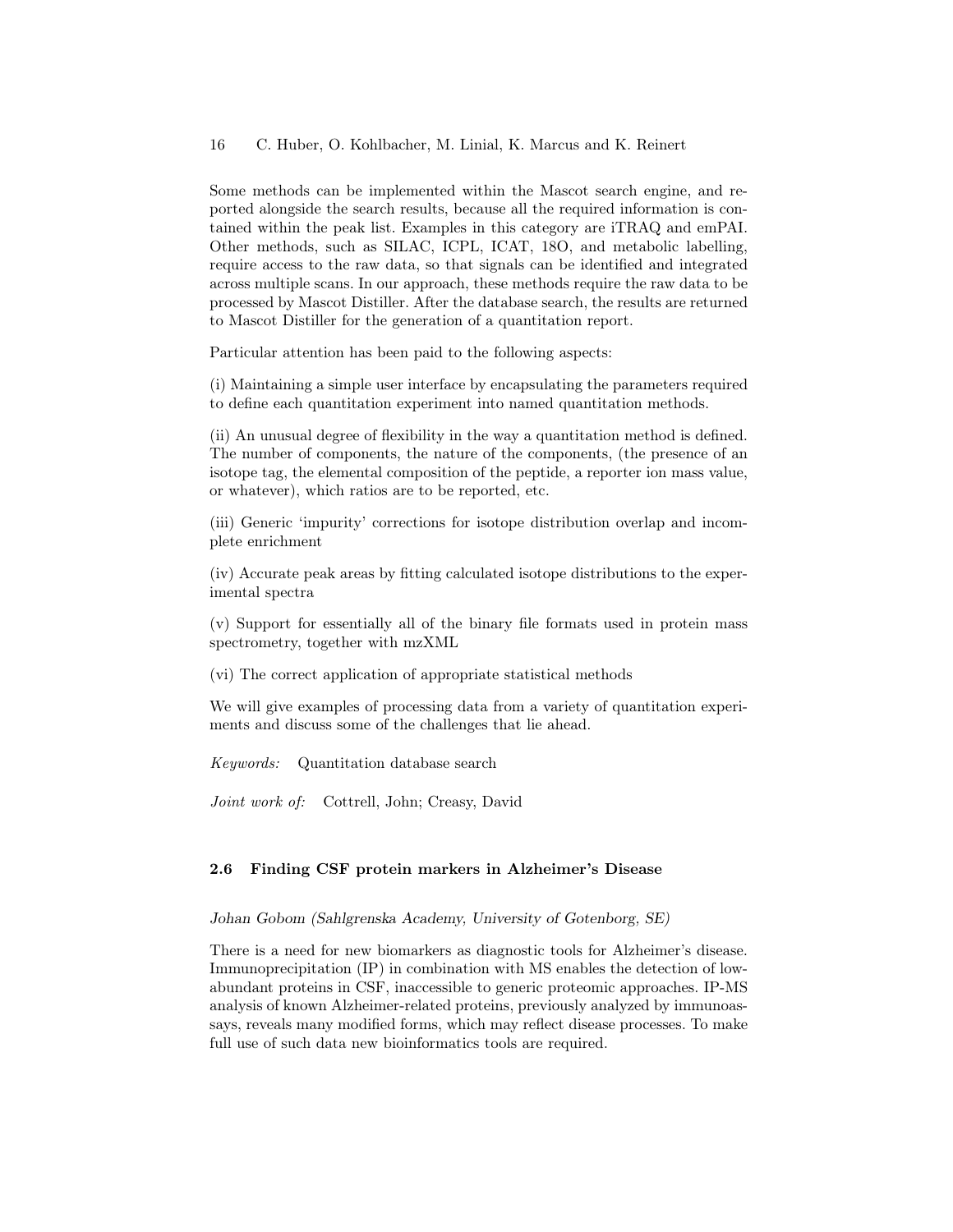Joint work of: Gobom, Johan; Portelius, Erik; Zetterberg, Henrik; Blennow, Kai

### 2.7 LC-MS/MS data processing in OpenMS

Clemens Gröpl (FU Berlin, DE)

Two basic steps in the analysis of liquid chromatography-mass spectrometry data sets are the detection of two-dimensional features and the alignment of features across data sets, e.g. to be used for differential quantification.

We will focus on the map alignment problem. We will explain the main ideas from of our algorithm, which is based on pose clustering, a powerful method from computational geometry. We will also discuss the trade-offs involved in the proper choice of a family of warping functions for the correction of retention times. We are currently working on a comparison of map alignment programs on benchmark data sets. We found that the methods which are being used to find a detailed one-to-one assignment on the level of individual features are at least as important as the correction of retention times alone.

All algorithms are implemented in the open-source software framework OpenMS.

Keywords: Liquid chromatography, mass spectrometry, map alignment, data processing.

Full Paper: <http://www.biomedcentral.com/1471-2105/9/375>

Full Paper: <http://dx.doi.org/10.1186/1471-2105-9-163>

Full Paper: <http://dx.doi.org/10.1093/bioinformatics/btm209>

See also: <http://www.openms.de>

# 2.8 GOEater and KinaseEater: Computational tools for meta-analysis of large-scale quantitative phosphoproteomic datasets

Thomas Aarup Hansen (University of Southern Denmark - Odense, DK)

Functional phosphoproteomics is a rapidly growing field, mainly due to the development of phosphopeptide-selective sample preparation methods and sensitive and specific high-performance mass spectrometry techniques. One of the current bottlenecks in phosphoproteomics is data analysis subsequent to mass spectrometry experiments. In particular, the validations of phosphorylation site assignments made by MS/MS and automated database search engines and the subsequent extraction of biologically meaningful information from quantitative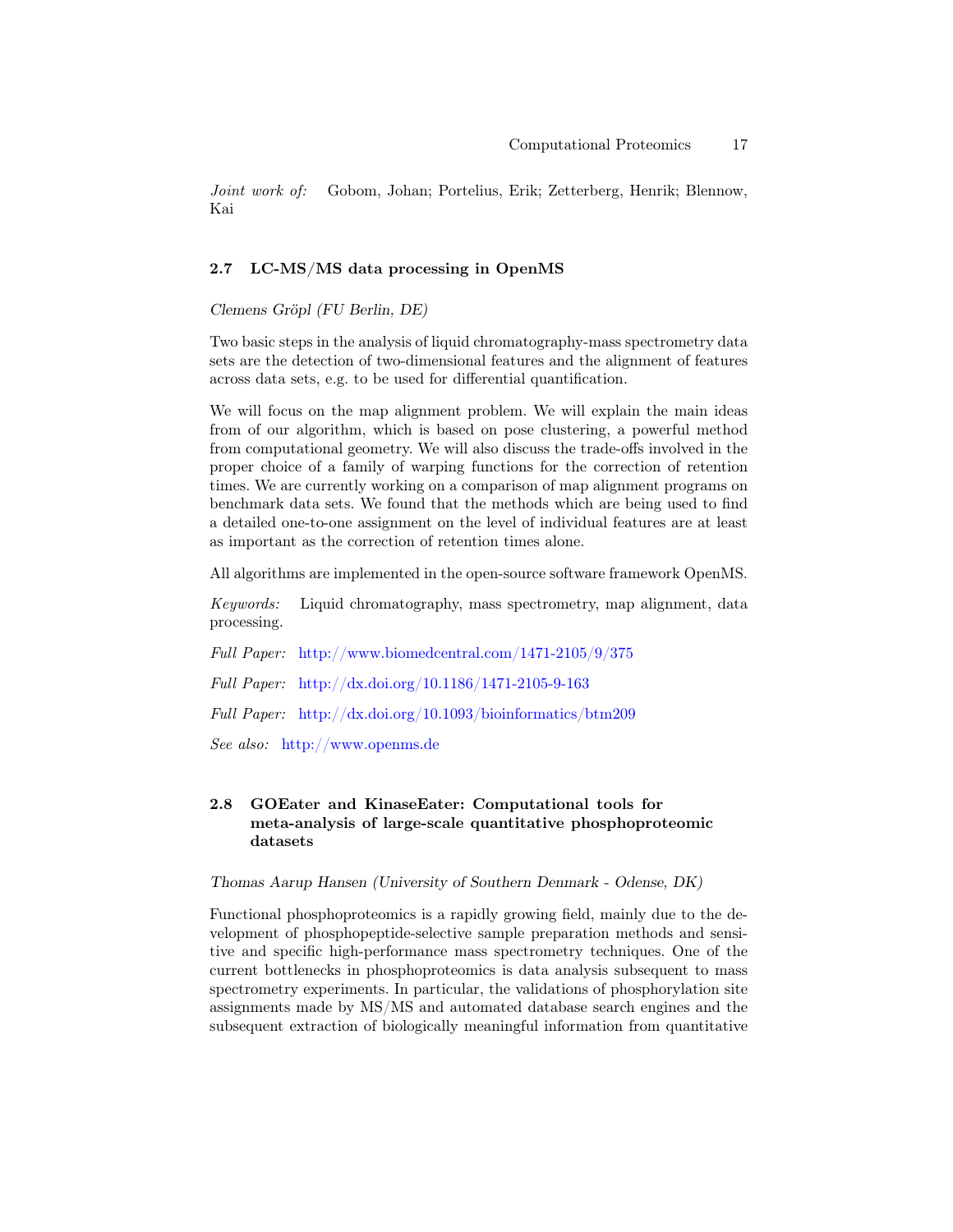mass spectrometry experiments are time-consuming and challenging tasks. We have developed two computational tools that allow extraction and meta-analysis of large scale phosphoproteomics datasets based on (i) detection and statistical analysis of kinase recognition motifs present in the dataset of observed phosphorylation sites, and (ii) extraction of Gene Ontology terms associated with highly regulated phosphorylation events. These tools enable the identification and classification of kinases and biological processes involved in cellular mitogen activated processes as demonstrated by analysis of a large-scale quantitative phosphoproteomic dataset obtained by analysis of the yeast pheromone response.

Keywords: Phosphoproteomics, data analysis, neural networks, gene ontology

Joint work of: Ingrell, Christian Ravnsborg, Hansen, Thomas Aarup, Jensen, Ole Nörregaard

### 2.9 Of carrots and sticks

Henning Hermjakob (EBI - Cambridge, GB)

The landscape of publicly available proteomics data is still deeply fractured; small, green valleys of publicly available and useful data are still surrounded by mountains of inaccessible data and deserts of accessible, but useless data.

I'd like to initiate a discussion on possible carrots and sticks to encourage data producers to make their data publicly available. Other areas of molecular biology have mostly used the big stick of requiring a database accession number prior to publication of genomic or protein structural data. However, currently this stick is little more than a twig in proteomics, a modest encouragement rather than a mandatory condition for publishing. Are there carrots we can use instead, directly benefits for experimentalists providing open access to their data? And how are we extending this approach in the future? Will we need bundles of sticks and carrots to ensure public access to the data from large, multi-omics studies?

[1] Proteomics data validation: why all must provide data. Martens L, Hermjakob H. Mol Biosyst [2007 Aug (3) ]:518-522

Keywords: Databases, Proteomics Standards, Data availability

Joint work of: Hermjakob, Henning

Full Paper: [http://www.ebi.ac.uk/citexplore/citationDetails.do?](http://www.ebi.ac.uk/citexplore/citationDetails.do?externalId=17639125&dataSource=MED) [externalId=17639125&dataSource=MED](http://www.ebi.ac.uk/citexplore/citationDetails.do?externalId=17639125&dataSource=MED)

# 2.10 OpenMS and TOPP: rapid prototyping of pipelines and software systems

Oliver Kohlbacher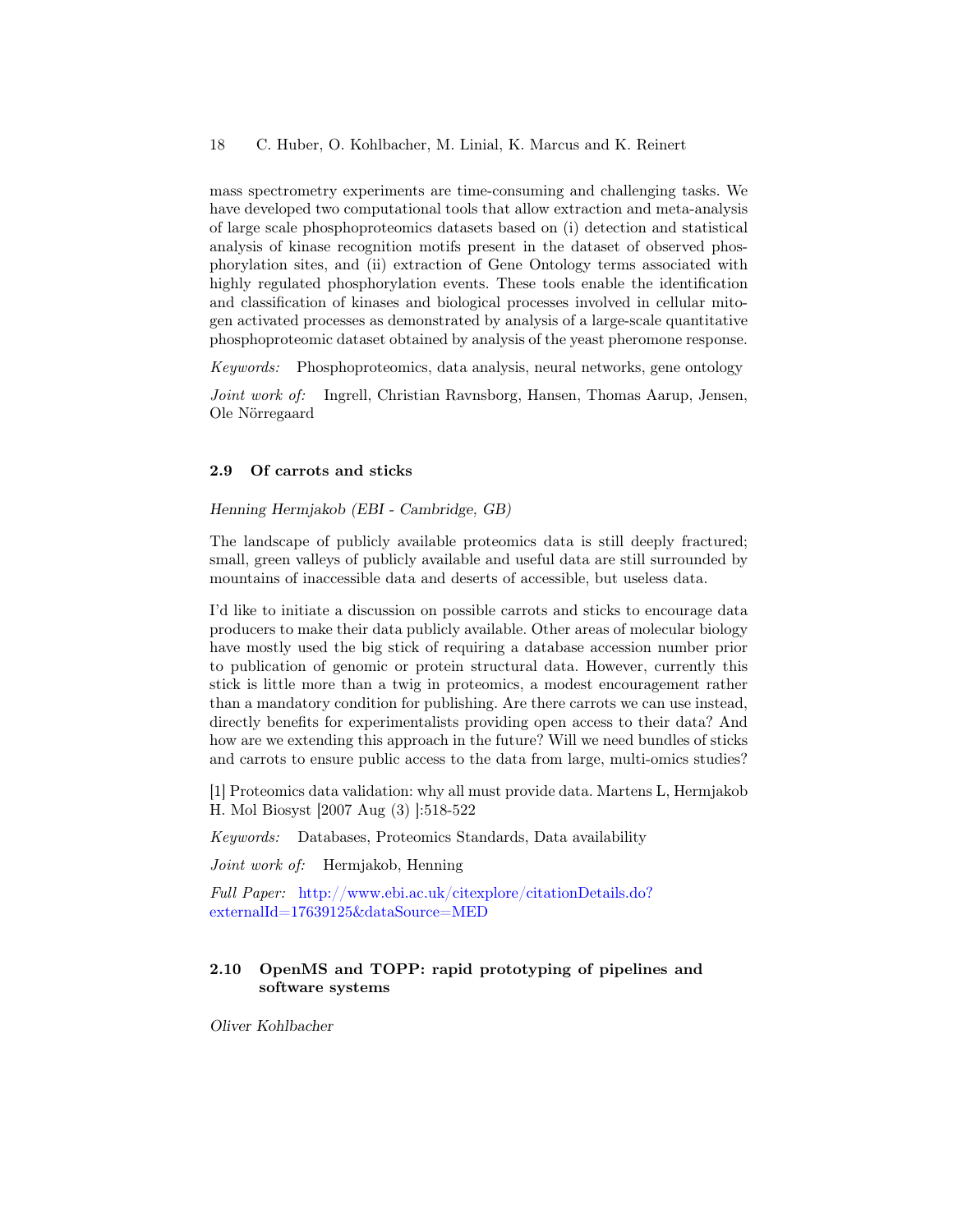Analysis of large- and small-scale proteomics datasets is a major hurdle for many labs. Bringing computational tools to the lab bench is thus an important task for everyone in computational proteomics. OpenMS is a software framework in C++ for rapid software prototyping. It provides core data structures and a collection of algorithms for the analysis of MS(/MS) and LC-MS(/MS) data. While OpenMS is intended for software developers, TOPP – The OpenMS Proteomics Pipeline – is intended for users on the application side. TOPP is a collection of stand-alone tools to construct data analysis pipelines.

[1] Oliver Kohlbacher, Knut Reinert, Clemens Gröpl, Eva Lange, Nico Pfeifer, Ole Schulz-Trieglaff, Marc Sturm: TOPP - the OpenMS proteomics pipeline, Bioinformatics 2007 23(2):e191-e197; doi:10.1093/bioinformatics/btl299.

Joint work of: Oliver Kohlbacher, Knut Reinert, Clemens Gröpl, Eva Lange, Nico Pfeifer, Ole Schulz-Trieglaff, Marc Sturm

Full Paper: <http://dx.doi.org/doi:10.1093/bioinformatics/btl299>

See also: <http://www.openms.de>

### 2.11 Computational prediction of proteotypic peptides for quantitative proteomics

Bernhard Küster (Interdisciplinary Protein Analysis Group, Technical University Munich, DE)

Mass spectrometry based quantitative proteomics has become an important component of biological and clinical research. Although such analyses typically assume that a protein's peptide fragments are observed with equal likelihood, only a few so-called 'proteotypic' peptides are repeatedly and consistently identified for any given protein present in a mixture. Using >600,000 peptide identifications generated by four proteomic platforms, we empirically identified  $>16,000$  proteotypic peptides for 4,030 distinct yeast proteins. Characteristic physicochemical properties of these peptides were used to develop a computational tool that can predict proteotypic peptides for any protein from any organism, for a given platform, with >85% cumulative accuracy. Possible applications of proteotypic peptides include validation of protein identifications, absolute quantification of proteins, annotation of coding sequences in genomes, and characterization of the physical principles governing key elements of mass spectrometric workflows (e.g., digestion, chromatography, ionization and fragmentation).

[1] Mallick P, Schirle M, Chen SS, Flory MR, Lee H, Martin D, Ranish J, Raught B, Schmitt R, Werner T, Kuster B, Aebersold R. Nat Biotechnol. 2007 Jan;25(1):125-31. doi:10.1038/nbt1275

Full Paper: <http://www.nature.com/nbt/journal/v25/n1/abs/nbt1275.html>

See also: <http://www.wzw.tum.de/bioanalytik/>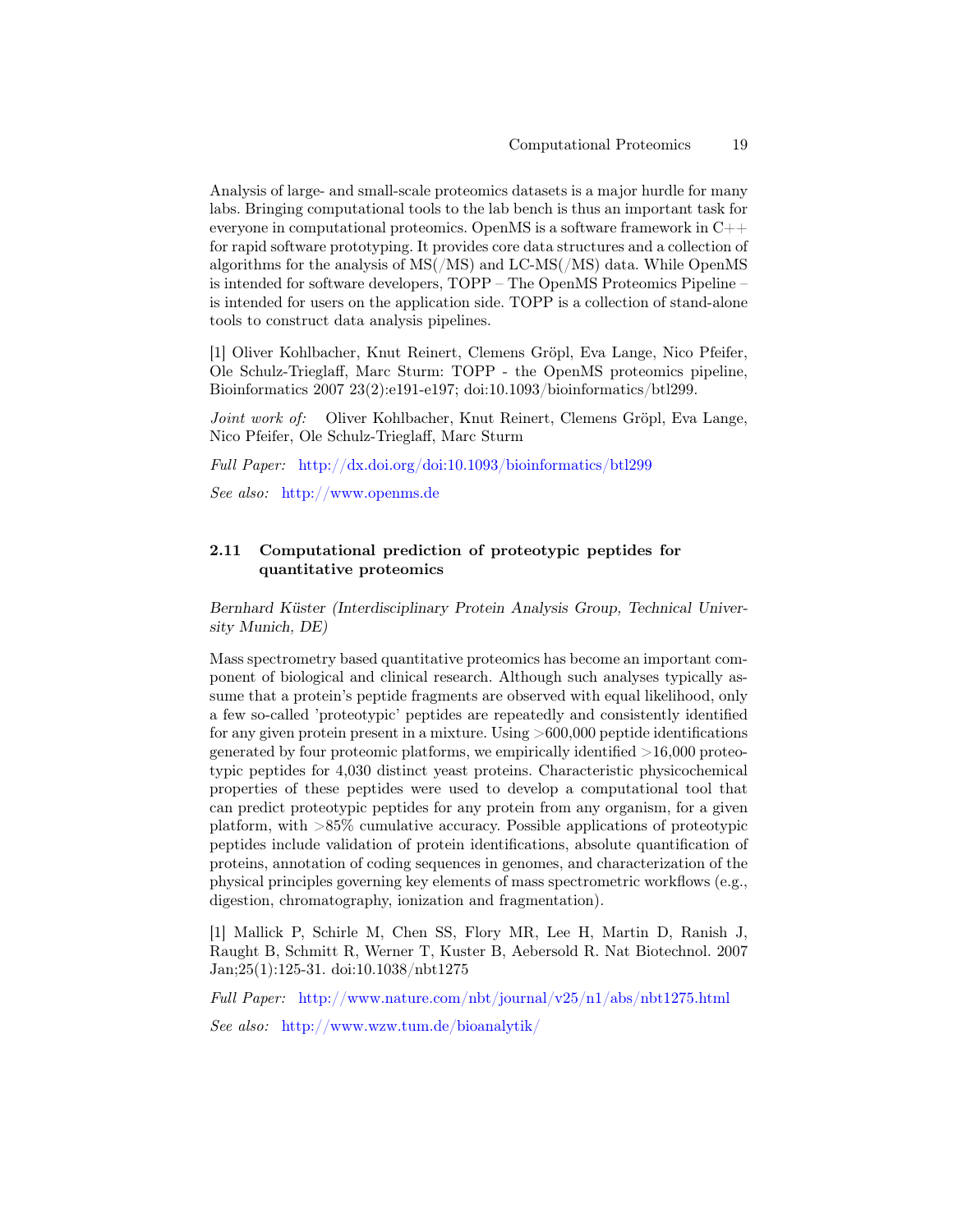#### 2.12 Systems Biology = Networks  $&$  Structures?

#### Michael Lappe (MPI für Molekulare Genetik, DE)

Proteomics forms a significant part of the technological basis of what might be called "Systems Biology" today. However, there is considerable confusion about what Systems Biology actually entails. A common denominator seems to be the holistic view of the (awesome!) complexity of biological systems "putting everything back together again" . The description of Protein-Protein Interaction (PPI) Networks on a large scale had a huge impact in pushing "network thinking" forward in molecular biology, considering phenotypic effects as emergent properties of the underlying molecular networks. As valuable as PPI Networks are as an integrative platform of a plethora of other biological data (like genome-wide sequence data), their incompleteness and intrinsic error rates make structural and functional inference difficult to obtain. Here I propose to turn to protein structures as a source for biological network data. Structure databases like the PDB are among the oldest and most reliable resources in bioinformatics. Representing structures as networks of interacting amino acids (so-called Residue Interaction Graphs or RIGs), generates networks similar in architecture to large-scale PPI networks. In this context, we can now attempt to quantify the effect of network perturbations on the resulting structure as an emergent property (= phenotype). The general insights into biological networks and the resulting algorithms might prove to be applicable across disciplines to future proteomics data.

# 2.13 The Diagnostic Power of Small Peptide Fragments for Peptide Ends, Modifications, Composition and Quantification

#### Wolf D. Lehmann (DKFZ - Heidelberg, DE)

The versatility of information contained in small peptide fragments is discussed:

Peptide ends: y1 and b2 ions are present in most CID spectra of peptides with average to high abundance. Using proteases with C-terminal specificity (e.g. trypsin, chymotrypsin, Lys-C), the variation of y1 ion is highly restriced facilitating their recognition. The variability of b2 ions is restricted to about 400 cases. In analogy, using a protease with N-terminal specificity, such as AspN, the variety of b2 ions is restricted to about 40 (cleavage at D and E). In addition AspN b2 ions contain a minimal sequence information including the direction. Often,  $b2/b3$  and  $y1/y2$  ion pairs are present. These provide a di- or tripeptide sequence information including the sequence direction. This information is in general unique for assigning the location of a peptide within a known protein sequence. It is proposed to rank these key fragments with a higher score compared to internal sequence ions, since their occurrence shows a minor (and predictable) dependence on the peptide sequence. N-terminal acetylation and myristoylation leads to b1 ions, which specifically identify the N-terminus. In MS/MS spectra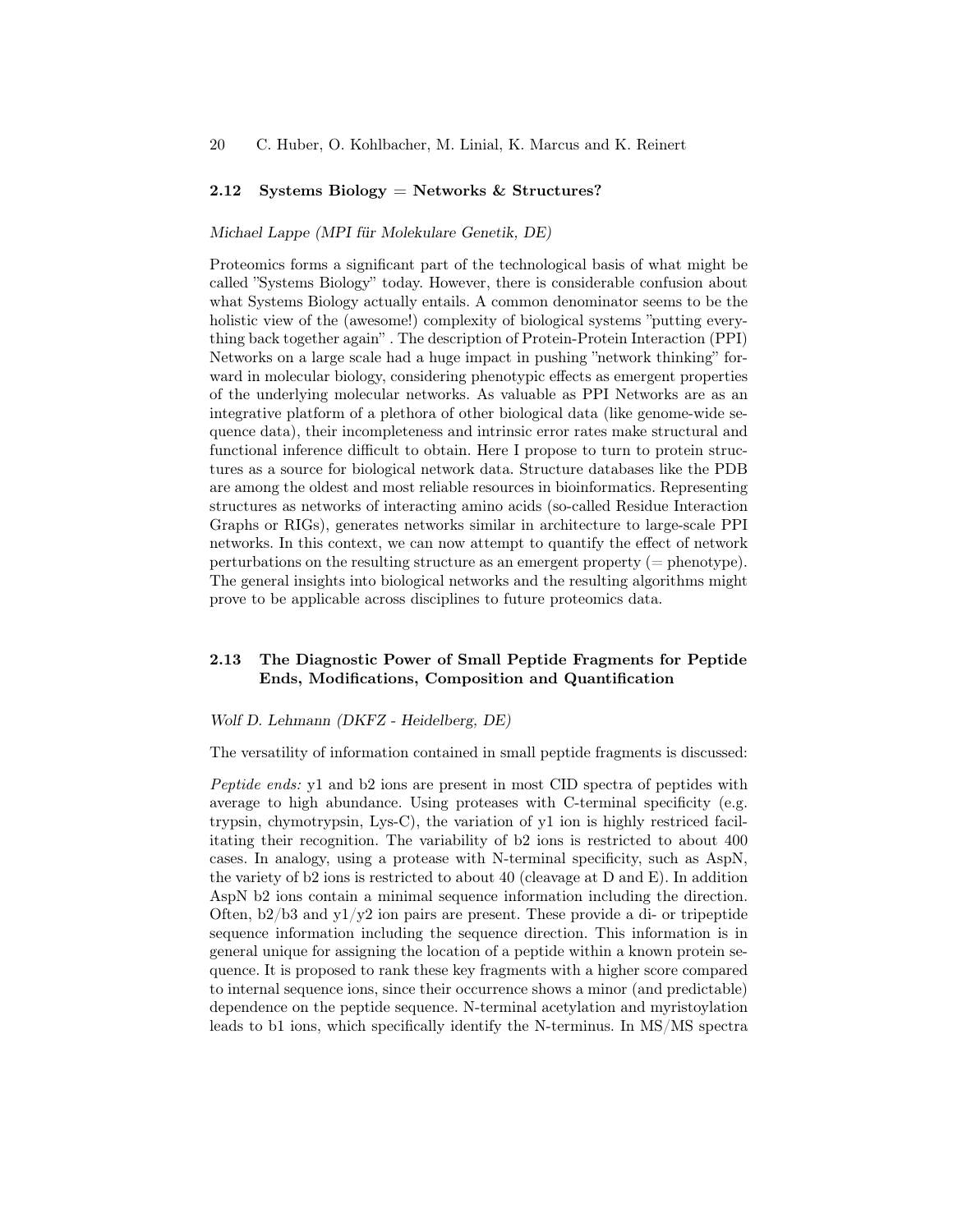with high signal-to-noise ratio internal dipeptide ions frequently can be observed, which support peptide identifications.

Peptide composition and modification : Immonium ions clearly indicate the presence of certain amino acids, such as P, V,  $I/L$ , H, F, Y, pY, W (sometimes also D, E, Q, N). They are particularly abundant for residues located at position 1-3 from the N-terminus and positions 1 and 2 from the C-terminus. Residues R, K, H, and W at the N-terminal position give rise to b1 ions. Immonium ions are particularly meaningful in LC-MS/MS analyses, where a high purity of the precursor ions can be achieved. A subgroup of modified residues gives rise to modification-specific reporter ions, e.g. pY, acetyl-K, carbamidomethyl-C)

Peptide quantification: Quantification methods relying on isotopic labeling of a peptide end result in labeled pairs of peptide-end specific ions. Proteolytic 18O labeling is an example. Quantitative evaluation of small fragment ions is more accurate compared to analysis of intact molecular ions due to the strongly reduced isotopic overlap.

Keywords: Collision-induced dissociation, low-mass fragment ions, peptide modification, b2 ions

See also: Hung CW, Schlosser A, Wei J, Lehmann WD. Anal Bioanal Chem 2007, 389, 1003-1016.

# 2.14 Family tree of all protein sequences: Recovering hidden biological knowledge

### Michal Linial (SCCB - Sudarsky Center for Computational Biology, IL)

Mapping of remote evolutionary links is a classic computational problem of much interest. Relating protein families allows for functional and structural inference on uncharacterized families. However, since many sequences have diverged beyond reliable alignment, these are too remote to identify by conventional methods. I will present a method to systematically identify remote evolutionary relations between protein families, leveraging a novel evolutionary tree of all protein sequences and families. The tree is a hierarchical tree that includes over 2 million protein sequences. It allows tracing very faint links, owing to the robustness of considering the entire volume of pairwise sequence similarities at construction. I will present the power and limitation of navigating through such a tree and a method that systematically scans the tree for evolutionary breakpoint in putative ancient superfamilies.

I will discuss the limitation of knowledge extractions tools in the end of a large scale proteomics experiments. I will introduce PANDORA–a statistical visualization tool that allows fast and intuitive knowledge extraction from any set of identified peptides and proteins. This research is carried out by the ProtoNet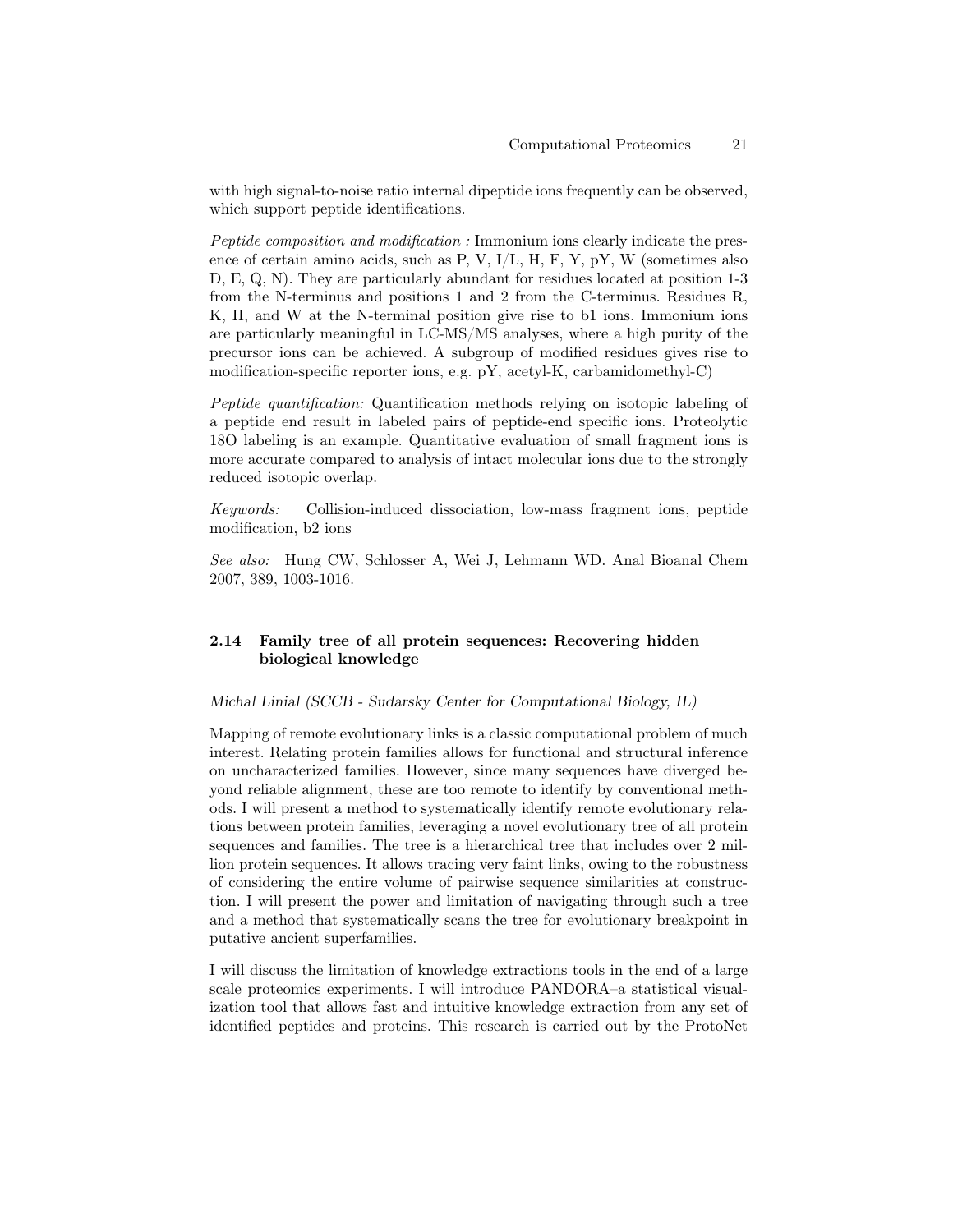team at the Hebrew University of Jerusalem with the kind support of the SCCB: the Sudarsky Center for Computational Biology.

[1] Noam Kaplan, Avishay Vaaknin and Michal Linial: PANDORA: keywordbased analysis of protein sets by integration of annotation sources. Nucleic Acids Research, 2003, Vol. 31, No. 19 5617-5626.

Keywords: Protein families, classification, remote homologues, annotations, webtool

Joint work of: Linial, Michal; The ProtoNet Team

Full Paper: <http://nar.oxfordjournals.org/cgi/content/full/31/19/5617>

See also: <http://www.pandora.cs.huji.ac.il/>

# 2.15 Tryptic transpeptidation products observed in proteome analysis by LC-MS/MS

Katrin Marcus (Ruhr-Universität Bochum, DE)

Commonly, prior to mass spectrometry based analysis of proteins or protein mixtures, the proteins are subjected to specific enzymatic proteolysis. For this purpose trypsin is most frequently used. However, the process of proteolysis is not unflawed. For example, some side activities of trypsin are known and have already been described in the literature (e.g., chymotryptic activity). Here, we describe the occurrence of transpeptidated peptides during standard proteome analysis using two-dimensional polyacrylamide gel electrophoresis followed by mass spectrometric protein identification. Different types of transpeptidated peptides have been detected. The most frequently observed transpeptidation reaction is N-terminal addition of arginine or lysine to peptides. Furthermore, addition of two amino acids to the N-terminus of a peptide has also been detected. Another transpeptidation that we observed, is combination of two peptides, which were originally located in different regions of the analyzed protein. Currently, the full amount of peptides generated by transpeptidation is not clear. However, it should be recognized that protein information is presently lost as these effects are not detectable with available database search software.

[1] Schaefer H., Chamrad D.C., Marcus K., Reidegeld K.A., Blüggel M., Meyer H.E., Tryptic transpeptidation products observed in proteome analysis by LC-MS/MS, Proteomics, 2005 (5), 846-852

Joint work of: Schaefer H.; Chamrad D.C.; Marcus K.; Reidegeld K.A.; Blüggel M.; Meyer H.E.

Full Paper: <http://www3.interscience.wiley.com/journal/110429091/abstract>

See also: <http://www.proteomic-basics.eu/>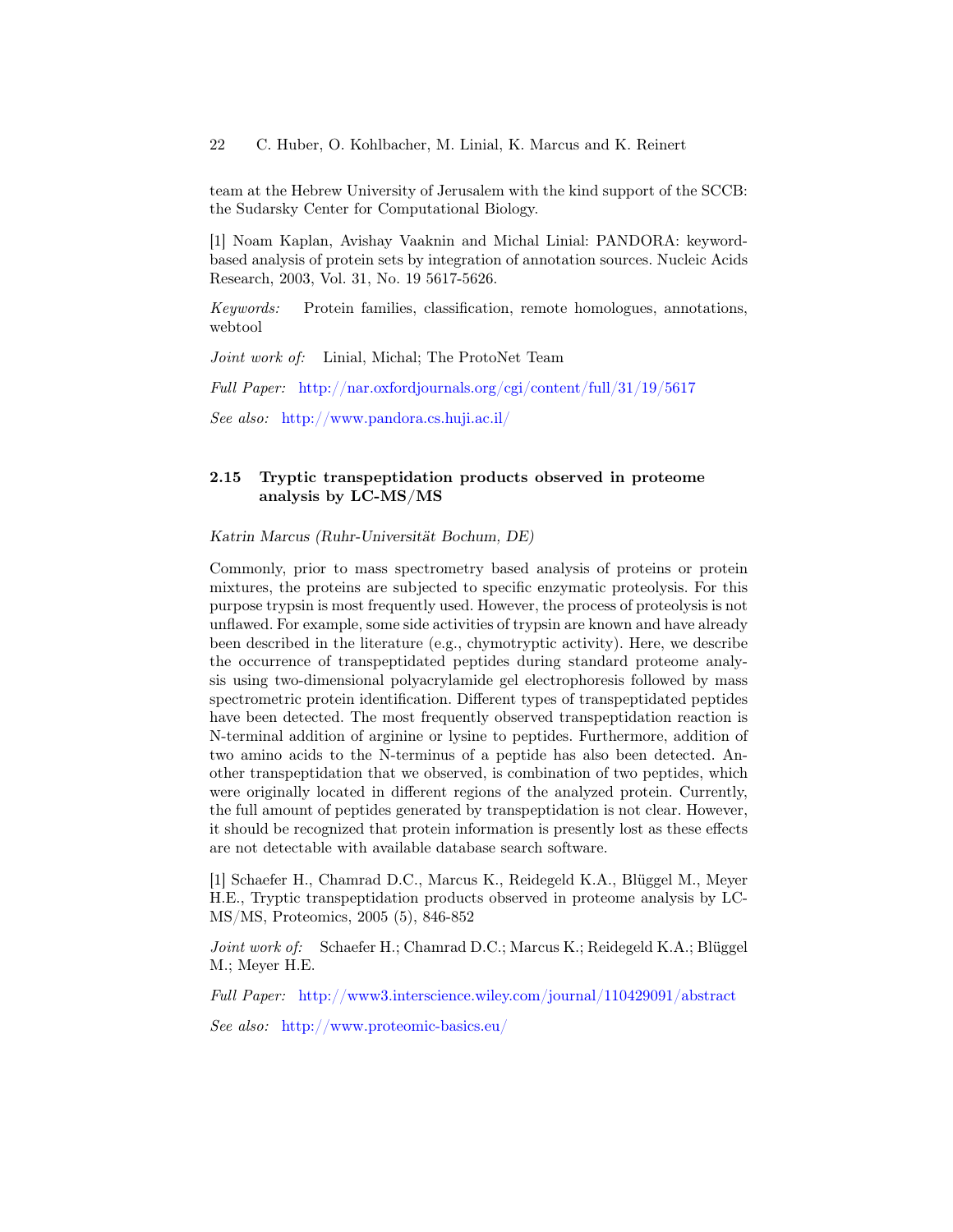# 2.16 Comparison of an alternative approach for proteome research with the common bottom up method

### Katja Melchior (Universität des Saarlandes, DE)

Aim of the study: The goal of the investigation was to find an alternative method to the established bottom up approach for proteome analyses employing multidimensional chromatography. Upon separation intact proteins in the first dimension, the new method should offer better sequence coverage for the individual proteins and thus more information about protein variants.

Methods: Intact proteins from tissue extract were separated in first dimension for the semi top down method by IP-RP-HPLC in a 100 x 4.6 mm i.d. monolithic column and were then digested. For bottom up approach the whole proteome was digested prior to fractionation and the peptides were separated with SCX chromatography and also collected in fractions of two minutes. The obtained peptides of both methods were separated using  $IP-RP-\mu HPLC$  in a 60 x 0.1 mm i.d. monolithic capillary column. The column effluate was mixed with alphacyano-4-hydroxycinnamic acid and automatically spotted onto a stainless steel target. Identification of the proteins was performed offline by matrix assisted laser desorption/ionization tandem mass spectrometry (MALDI TOF/TOF).

Results: Employing the developed and optimized technology a total of 1642 proteins were identified in the proteome of glioblastoma multiforme tissue, of which 1004 were represented by more than one peptide. The identifications were compared to results obtained by the classical bottom-up approach and to results from serological screening of tumor antigens by serological identification of antigens by recombinant expression screening (SEREX). Furthermore 12% more proteins with a sequence coverage  $>10\%$  were identified and 1% more with a sequence coverage >50% in comparison to the classical bottom up approach.

Novelty of the approach: For clinical studies, the advantage of IP-RP-HPLC separation of intact proteins in the first dimension rests within the possibility to focus on potential tumor markers discovered in selected fractions without the need to analyze the whole set of fractions. Moreover, identified tumor antigens may be isolated micropreparatively for further biological and structural investigation.

Keywords: Multidimensional chromatography, MALDI-TOF/TOF, proteomics

Joint work of: Melchior, Katja; Heisel, Sabrina; Meese, Eckart; Keller, Andreas; Lenhof, Hans Peter; Tholey, Andreas; Huber, Christian G.

### 2.17 A pipeline to detect and quantify posttranslational modifications

Markus Müller (Swiss Institute of Bioinformatics, CH)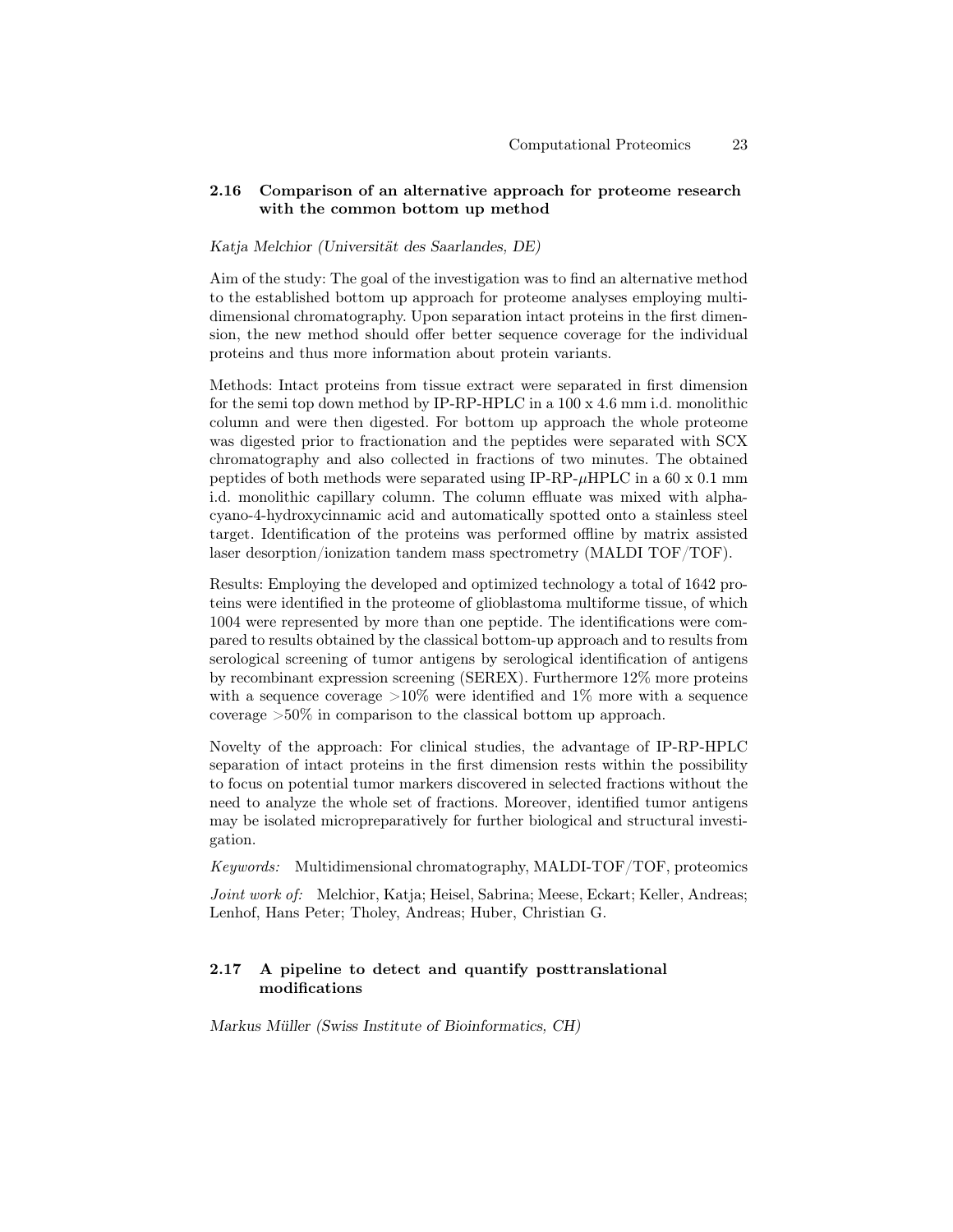Posttranslational modifications (PTM's) are of paramount importance in biological research. They might also be significant for clinical diagnostics since it is known that certain drugs or diseases induce PTM's, which can change the function of the affected proteins. At the Swiss Institute of Bioinformatics we are developing a pipeline to accurately detect and quantify peptides and their PTM's. The pipeline will integrate existing MS2 identification software such as Phenyx, XTandem, and Inspect, sequence tag extraction tools (Popitam) as well as quantification tools (Superhirn and MSight). Also, programs for spectrum library creation based on clustering and search are under development and will be integrated. The combination of these MS1 and MS2 tools together with other predictors for peptide detectability, pI and retention time for both modified and unmodified peptides, should provide a deeper insight into proteomic samples.

Keywords: Proteomics, Pipeline, PTM, Data Integration

Joint work of: Müller, Markus; Erik Ahrne; Laurant Geisser; Patricia Hernandez; Frederique Lisacek

# 2.18 Improving Identification with new Machine Learning **Techniques**

#### Nico Pfeifer (Universität Tübingen, DE)

Background: High-throughput peptide and protein identification technologies have benefited tremendously from strategies based on tandem mass spectrometry (MS/MS) in combination with database searching algorithms. A major problem with existing methods lies within the significant number of false positive and false negative annotations. So far, standard algorithms for protein identification do not use the information gained from separation processes usually involved in peptide analysis, such as retention time information, which are readily available from chromatographic separation of the sample. Identification can thus be improved by comparing measured retention times to predicted retention times. Current prediction models are derived from a set of measured test analytes but they usually require large amounts of training data.

Results: We introduce a new kernel function which can be applied in combination with support vector machines to a wide range of computational proteomics problems. We show the performance of this new approach by applying it to the prediction of peptide adsorption/elution behavior in strong anion-exchange solidphase extraction (SAX-SPE) and ion-pair reversed-phase high-performance liquid chromatography (IP-RP-HPLC). Furthermore, the predicted retention times are used to improve spectrum identifications by a p-value-based filtering approach. The approach was tested on a number of different datasets and shows excellent performance while requiring only very small training sets (about 40 peptides instead of thousands). Using the retention time predictor in our retention time filter improves the fraction of correctly identified peptide mass spectra significantly.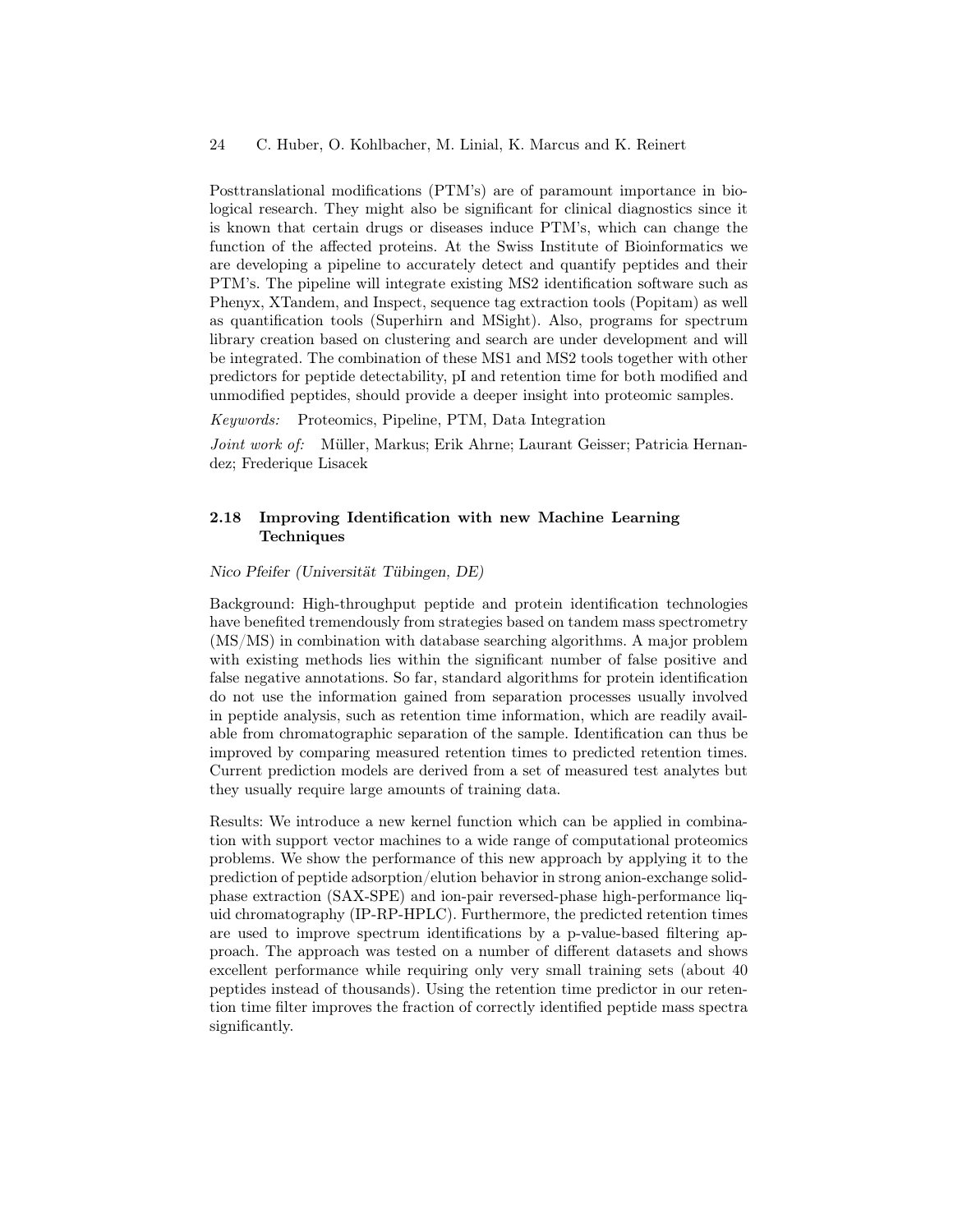Conclusions: The proposed kernel function is well-suited for the prediction of chromatographic separation in computational proteomics and requires only a limited amount of training data. The performance of this new method is demonstrated by applying it to peptide retention time prediction in IP-RP-HPLC and prediction of peptide sample fractionation in SAX-SPE. Finally, we incorporate the predicted chromatographic behavior in a p-value based filter to improve peptide identifications based on liquid chromatography-tandem mass spectrometry.

Keywords: Identification, Computational Proteomics, Machine Learning, Kernels, Support Vector Machines

Full Paper: <http://dx.doi.org/10.1186/1471-2105-8-468>

### 2.19 A retention-time alignment algorithm for LC/MS data

#### Katharina Podwojski (Universität Dortmund, DE)

Liquid chromatography coupled to mass spectrometry  $(LC/MS)$  has advanced to a leading technology for the analysis of complex protein mixtures. Typical quantitative proteomic studies aim at detecting differently expressed peptides between different proteomes. Prior to the final analysis of differently expressed peptides a multi-step preprocessing procedure is necessary. This is very critical as mistakes made during this part of the analysis may have heavy effects on the final detection of differences.

Especially the combination of several LC/MS maps is a crucial step in a typical analysis workflow. Nonlinear shifts in retention-time between LC/MS maps make this a nontrivial task. We have developed a statistical two-step algorithm for the retention-time alignment of different LC/MS maps. First a clustering procedure detects well-behaved features. Afterwards these are used to calculate a non-linear deviation curve for each map. This procedure showed a good alignment of most features both in simulated and real data. Thus we were able to correctly bin together most features after our alignment.

Keywords: LC/MS, Retention-Time, Alignment

Joint work of: Podwojski, Katharina; Fritsch, Arno

# 2.20 Experiences of a 'protease hunting lab' with protein- and knowledge databases

# Hartmut Schlüter (Charité - Berlin, DE)

Many proteases are key players in a wide range of biological processes such as the release of peptide hormones, nutrient acquisition, cell growth, differentiation, antigen processing and protein turnover. It is becoming more and more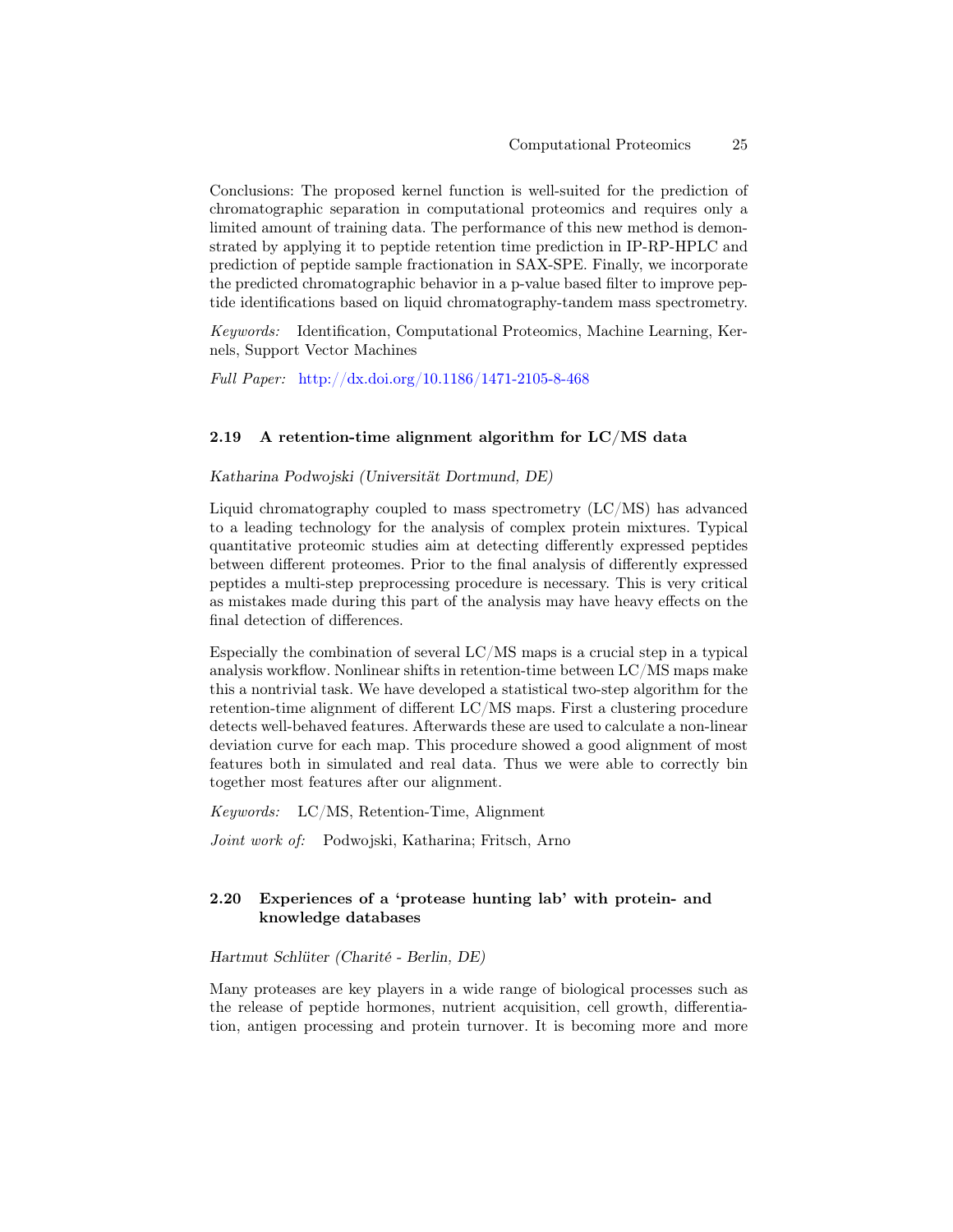obvious that the abnormal functioning of some proteases may lie behind several types of diseases, including Alzheimer's disease, cancer [1] and inflammation. The MEROPS database, which is specialized in proteases, lists about 570 known and putative genes encoding proteases in homo sapiens (19th of February 2008). The proteolytic activities of approximately 170 of these genes (30 %) is not yet validated. The number of those proteases with no endogenous substrate assigned is even much higher. In these cases the physiological role is completely in the dark. However, for the identification of the physiological roles of proteases the knowledge of the endogenous substrate(s) is fundamental.

Therefore in the first step on the road towards the decipherment of the role of a protease we are concentrating on the assignment of its endogenous substrate. One strategy for the identification of unknown endogenous substrates of peptidases with known identity includes the immobilization of protein fractions, containing the potential substrate, and their subsequent incubation with the known peptidases. By analysis of the peptides in the incubation mixtures, the parental protein can be identified [2]. The second approach starts with looking for known proteolytic reaction products either by analysis of knowledge databases or by looking at degradomes by multidimensional LC-MS approaches. By the knowledge of the amino acid sequences of the proteolytic products and the cleavage sites of their parental proteins, probes can be synthesized for the detection of the protease, which are responsible for the generation of the proteolytic products. The detection of the defined proteolytic activity is performed with the mass spectrometry based enzyme screening (MES) method [3]. The identification of an unknown protease with defined catalytic activities includes its chromatographic purification guided by the MES protease assay and the subsequent mass spectrometric analysis of the tryptic peptides of the purified active protein fraction [4]. The analysis of the mass spectrometric data against a protein database usually yields several proteins. Protein- and knowledge database searching answers the question, if any of these proteins is assigned as a protease. This way, a suggestion for the identity of the protease is yielded. The identity of the potential protease is validated by additional experiments via recombinant expression of the identified protein and comparison of the proteolytic properties of the recombinant protein with the purified active fraction.

Problems occurred on the search of protein databases and knowledge databases for the functional properties of the proteins, which were identified in the purified active fractions. These problems arise from synonyms, inaccuracies according the assignment of function and exact chemical composition of proteins and missing links towards the experimental data, as will be shown by examples.

#### References:

[1.] Villanueva J, Martorella AJ, Lawlor K, Philip J, Fleisher M, Robbins RJ, Tempst P (2006) Serum Peptidome Patterns That Distinguish Metastatic Thyroid Carcinoma from Cancer-free Controls Are Unbiased by Gender and Age. Mol. Cell. Proteomics 5:1840-1852.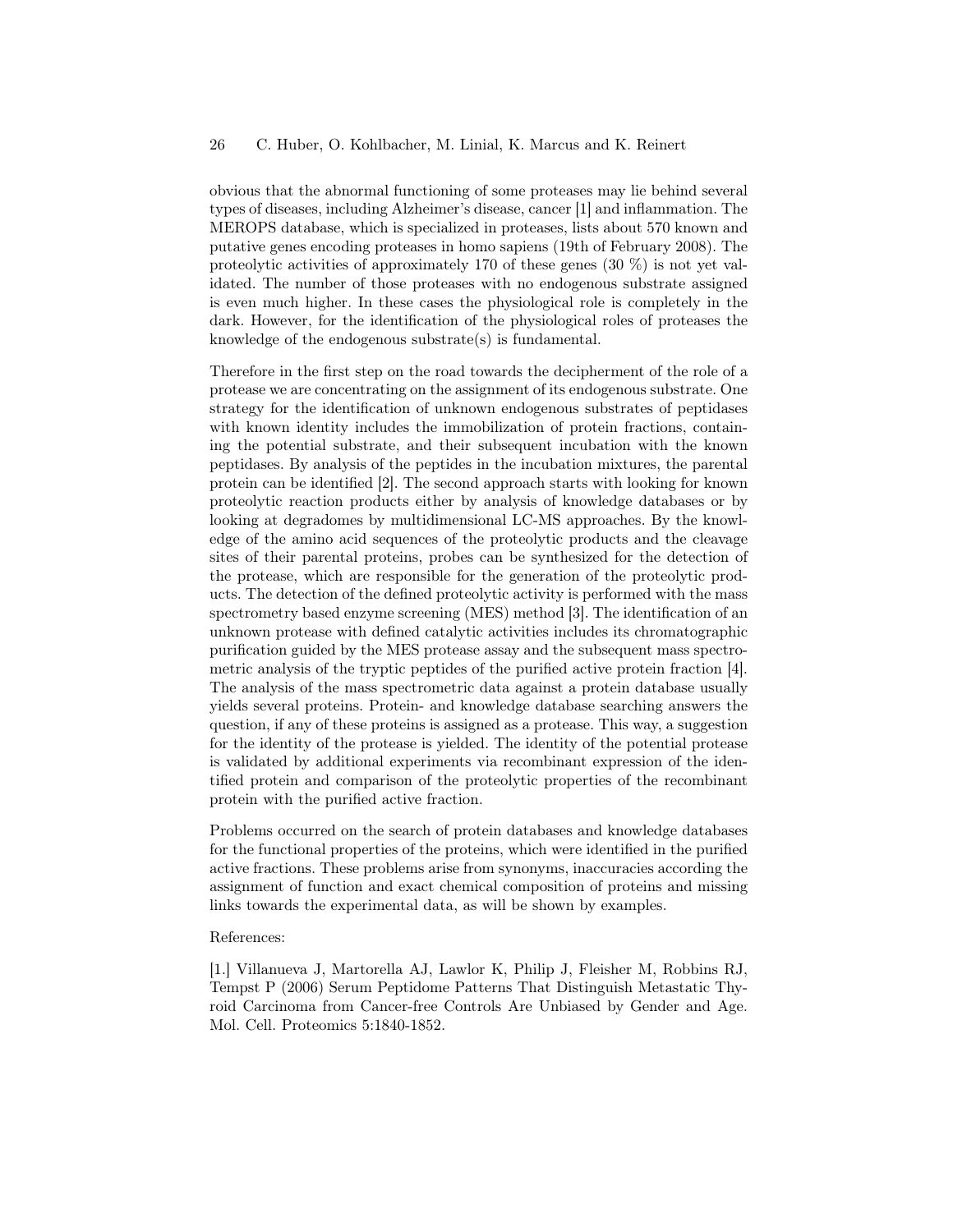[2.] Schlüter H, Rykl J, Thiemann J, Kurzawski S, Gobom J, Tepel M, Zidek W, Linscheid M (2007) Mass spectrometry-assisted protease substrate screening. Anal. Chem. 79:1251-1255.

[3.] Schlüter H, Jankowski J, Rykl J, Thiemann J, Belgardt S, Zidek W, Wittmann B, Pohl T (2003) Detection of protease activities with the mass spectrometry assisted enzyme screening (MES) system. Anal. Bioanal. Chem. 377:1102- 1107.

[4.] Rykl J, Thiemann J, Kurzawski S, Pohl T, Gobom J, Zidek W, Schlüter H (2006) Renal cathepsin G and angiotensin II generation. J. Hypertens 24:1797- 1807.

Keywords: Human proteases, degradome, protein identification, protein function, protein database, knowledge database

Joint work of: Schlüter, Hartmut; Trusch, Maria

### 2.21 Benchmarking of Algorithms for label-free Quantification

Ole Schulz-Trieglaff (FU Berlin, DE)

Liquid chromatography (LC) coupled to mass spectrometry (MS) is already well established for the identification of proteins in complex mixtures. The quantification of proteins in different samples is often considered as the next step in proteomics experiments leading to a comparison of protein expression in different proteomes.

Accordingly, computational methods for quantitative proteomics have also moved into the focus of the Bioinformatics community. Numerous software tools and algorithms are available for this task. Most of them were developed for data from a specific mass spectrometer and it is not clear to what extent they can be applied to data generated from other machines.

We briefly review the most common computational methods for a label-free quantification (i.e. without isotopic labelling) and give some guidelines how these algorithms could be benchmarked and their results validated.

Keywords: Liquid chromatography mass spectrometry, proteomics, quantitative

Joint work of: Ole Schulz-Trieglaff, Nico Pfeifer, Clemens Gröpl

# 2.22 Decoy Database Advantages and Protein Balancing for understanding the complexity of life

Christian Stephan (Ruhr-Universität Bochum, DE)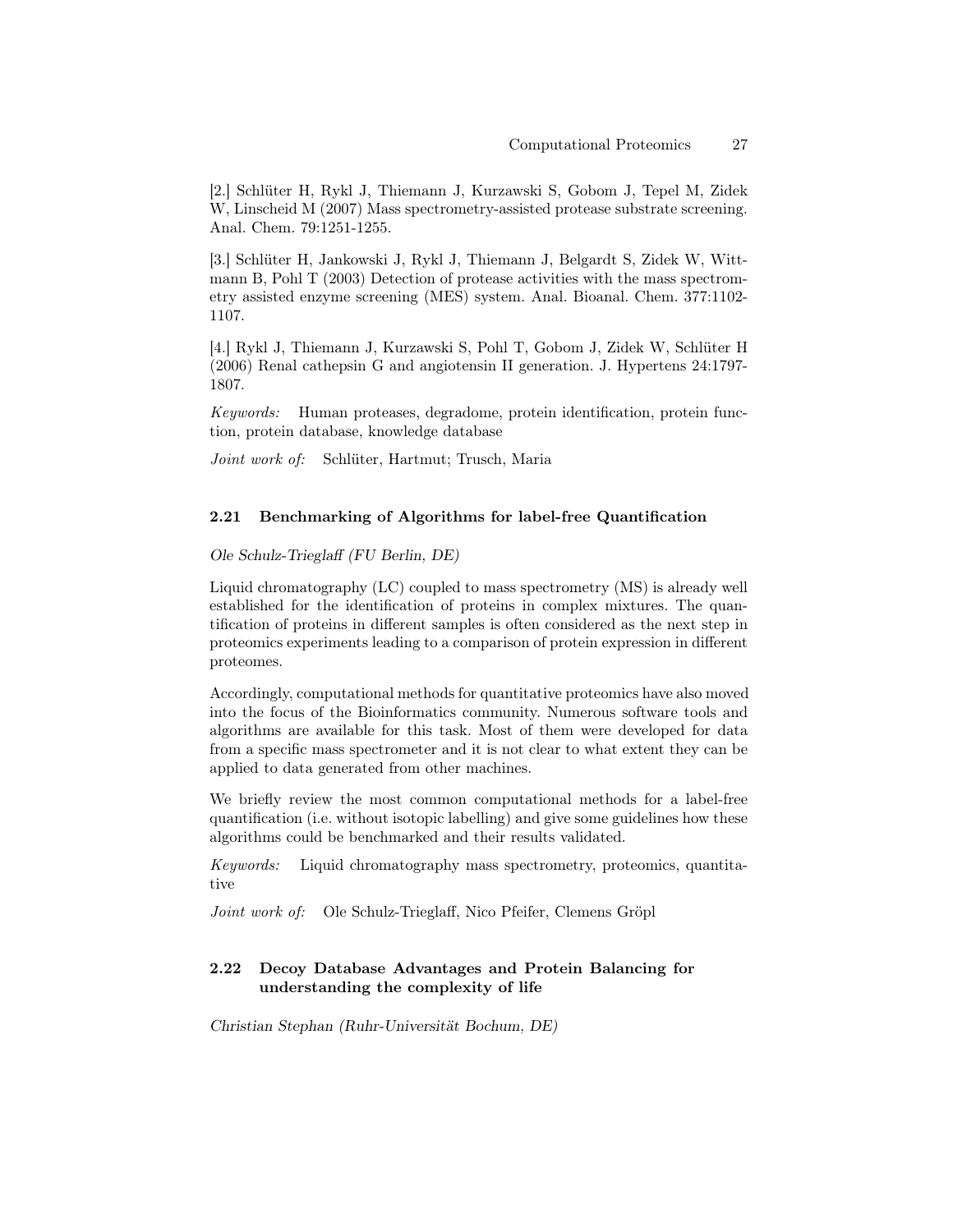Decoy Database Builder: One of the major challenges for large scale proteomics research is the quality evaluation of results. Protein identification from complex biological samples or experimental setups is often a manual and subjective task which lacks profound statistical evaluation. This is not feasible for highthroughput proteomic experiments which result in large datasets of thousands of peptides and proteins and their corresponding mass spectra. To improve the quality, reliability and comparability of scientific results, an estimation of the rate of erroneously identified proteins is advisable. Moreover, scientific journals increasingly stipulate that articles containing considerable MS data should be subject to stringent statistical evaluation. We present a newly developed easy-to-use software tool enabling quality evaluation by generating composite target-decoy databases usable with all relevant protein search engines. This tool, when used in conjunction with relevant statistical quality criteria, enables to reliably determine peptides and proteins of high quality, even for nonexperienced users (e.g. laboratory staff, researchers without programming knowledge). Different strategies for building decoy databases are implemented and the resulting databases are characterized and compared. The quality of protein identification in highthroughput proteomics is usually measured by the false positive rate (FPR), but it is shown that the false discovery rate (FDR) delivers a more meaningful, robust and comparable value.

Balancer Proteins: Systems biology is one of the key fields to gain a proper understanding concerning the dynamic processes taking place in living cells and tissues. The integration of all available scientific areas including proteomics, genomics, molecular biology and the overall bracket bioinformatics will allow achieving essential insight about how cell activities are regulated. Therefore, numerous studies identified several hundred of regulated proteins or genes; only a few of them seem to be disease-specific regulated proteins or genes. By comparing these studies it will become obvious that most of the reported proteins/genes are not specific for the designed study because they are found in many totally different studies. Recently, evidences were reported that the maintenance of the overall protein amount plays a crucial role in the functionality of a given cell. The loss or the change in the amount of essential proteins will lead to a disturbance of the protein stoichiometry and to a system malfunction that is partly compensated by other, disease-unspecific proteins. These proteins can be regarded as 'balancer' proteins, also showing significant regulation, but being erroneously identified as specific-regulated. The amount of these balancing proteins could be adopted by increasing or decreasing the expression rate in a defined manner, compensating the changed overall protein amount in these cells as well as in locally organized topological cell compartments. However, the triggered effect could have a high influence by increasing or decreasing the amount of some 'effector' related proteins, controlled by protein regulatory networks which underlie these mechanisms of 'resilience' biology. The 'balancer' proteins essentially contribute to the overall network entropy and can be named hubs of these protein regulatory networks.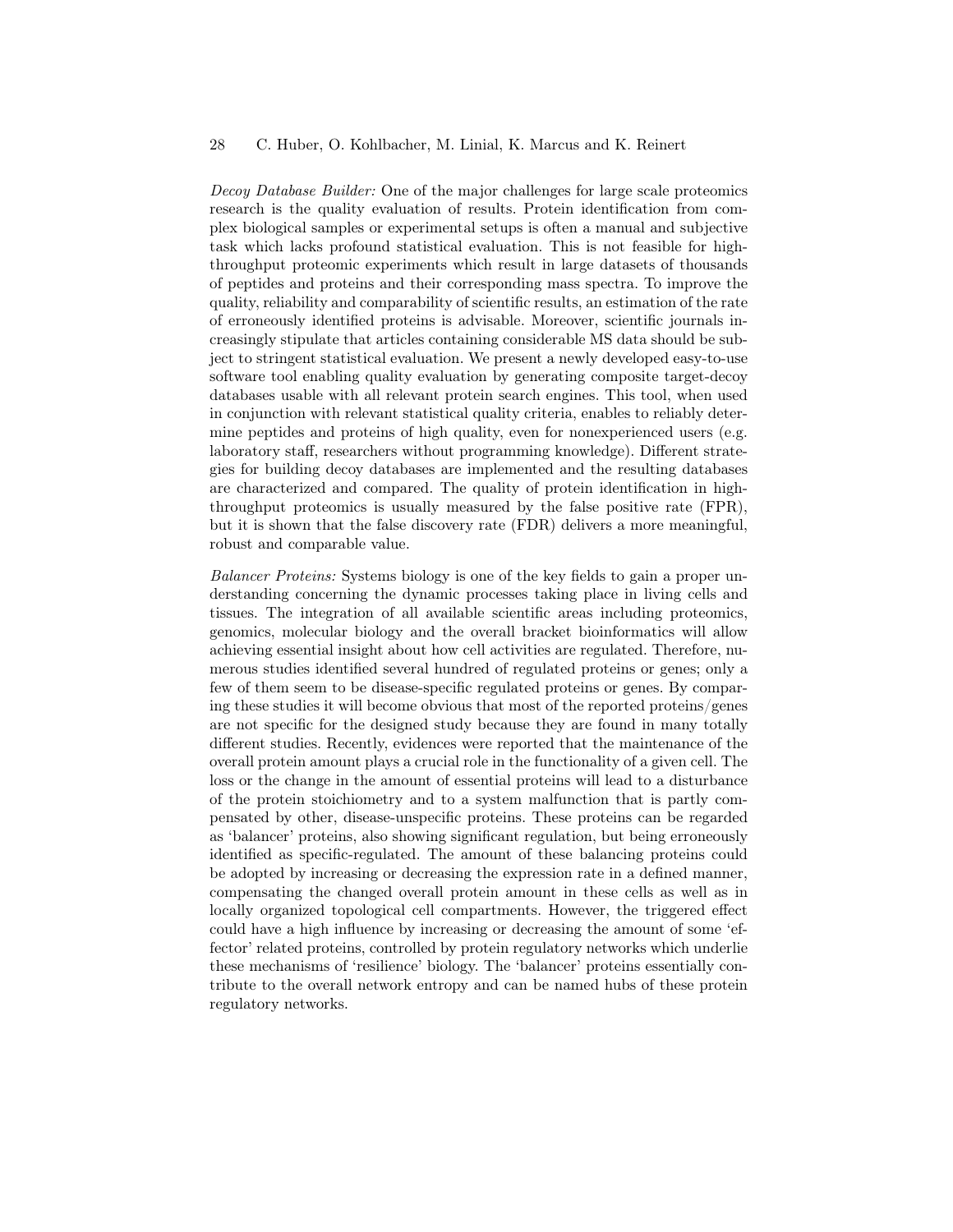# 2.23 COmbined FRActional DIagonal Chromatography (COFRADIC)

## Joel Vandekerckhove (Gent University + VIB - Gent, BE)

To reduce the complexity of peptide mixtures while retaining the representative character of their parent proteins, we follow strategies of targeted peptide isolation and identification. One of the first examples of such a strategy was the ICAT technology introduced by the group of Aebersold (1). Here, cysteine peptides were targeted, while other peptides were discarded. We have introduced the principle of diagonal chromatography to sort subsets of peptides from highly complex mixtures derived from total lysates. The procedure consists of three steps. First, peptides are separated by conventional RP-HPLC (called the primary run) and collected in fractions. Second, in each of the fractions a subset of peptides is altered either chemically or enzymatically. Third, each treated fraction is rerun a second time using identical separation conditions (the secondary run).Unaltered peptides elute within the same time interval as previously, while altered peptides shift from their original position and can be recognized, collected and identified by MS/MS-based analyses. By combining several primary fractions prior to the secondary runs, we reduce the overall number of HPLC runs. This procedure can be executed in a fully automated manner and is called COmbined FRActional DIagonal Chromatography (COFRADIC).

Due to the broad choice in chemistries, the COFRADIC approach is highly versatile and can be applied to select for a large variety of peptide subsets and even for individual peptides. Examples have been published for the isolation of methionine or cysteine-containing peptides, phosphopeptides, N-glycopeptides, sialylated N-glycopeptides and peptides covering the extreme N-termini of proteins (for reviews, see (2-4)).

This approach, which is essentially gel-free or peptide-centric, poses special requirements on the supporting bioinformatics platforms. Below we mention some of these challenges.

- As we sort individual peptides as signatures for their parent proteins, it is mandatory to dispose of robust identification software. We assist the MASCOT search algorithm by an additional filtering algorithm that removes spectra that contribute little to protein identification. This typically removes more than half of all spectra and has pointed to high quality, though unidentified MS/MS spectra as originating from peptides carrying unanticipated modifications (5).

- Another algorithm clusters and can merge MS/MS spectra after calculating spectral similarities and can thereby increase the confidence of identification (6).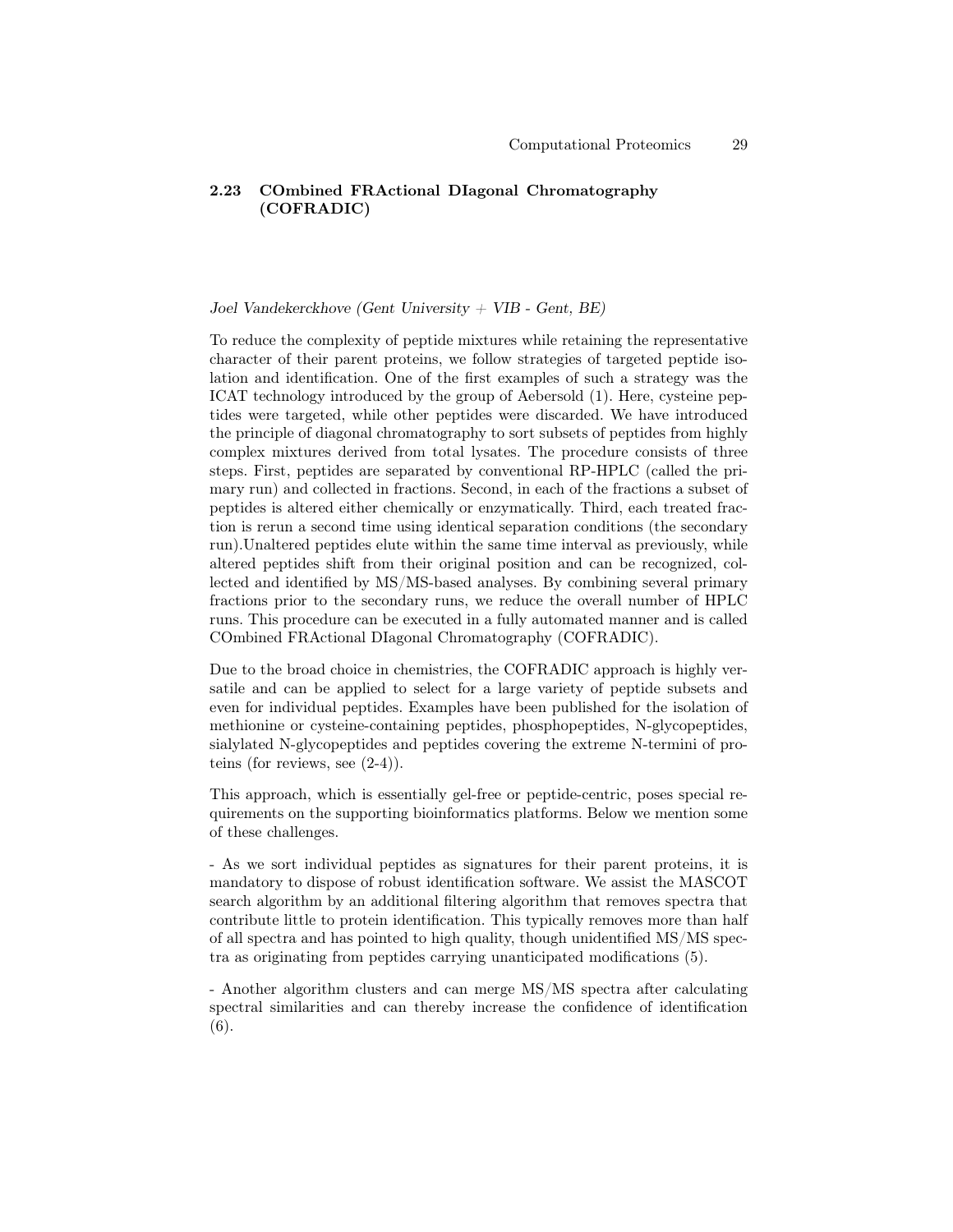- To further parse huge amounts of often non-accessed, though both important and interesting data object underlying peptide identifications, we built Mascot-Datfile which enabled us to analyze MASCOT result files in great detail (7).

- N-terminally located peptides are of particular nature, characterized by an open amino-terminal border and a predicted C-terminal arginine end. This often imposes constraints on commercial identification software. Therefore, we created DBToolkit (8) that processes protein sequence databases to databases holding peptides that are either N-terminally or C-terminally truncated or contain specific amino acids. These databases form then the search space for search engines such as MASCOT, and result in a higher scoring rate by readily detecting internal protease cleavage sites and are as such important tools for protease degradomics research (9).

- Data handling and data management are crucial when a community shares and uses data often coming from different projects and generated by different machines. To cope with this complexity, we have built a robust LIMS system that interconnects different projects and allows every member of the lab to plug in and retrieve data ([http://genesis.ugent.be/ms\\_lims/](http://genesis.ugent.be/ms_lims/)).

- Our lab was also one of the first to realize the importance the general accessibility of the proteomics data. PRIDE, developed in collaboration with the European Bioinformatics Institute, offers a data upload facility and a documented application programming interface for direct access to a large variety of proteomics data (10).

- Probably the most challenging problem is linking the proteomics information with underlying biology. There the needs are both highly diverse and often linked to individual labs. For instance, we are currently creating a database of protein processing sites formed as the result of normal cellular physiology or that are typical for aberrant cellular behavior. In the same line, and based on our massive data set, we can start thinking on creating reliable predictors for protein processing sites.

#### References:

1. Gygi, S. P., Rist, B., Gerber, S. A., Turecek, F., Gelb, M. H., and Aebersold, R. (1999) Quantitative analysis of complex protein mixtures using isotope-coded affinity tags. Nat Biotechnol 17, 994-9.

2. Gevaert, K., Van Damme, P., Martens, L., and Vandekerckhove, J. (2005) Diagonal reverse-phase chromatography applications in peptide-centric proteomics: ahead of catalogue-omics? Anal Biochem 345, 18-29.

3. Gevaert, K., Van Damme, P., GhesquiÃČÂĺre, B., and Vandekerckhove, J. (2006) Protein processing and other modifications analyzed by diagonal peptide chromatography. Biochim Biophys Acta 1764, 1801-10.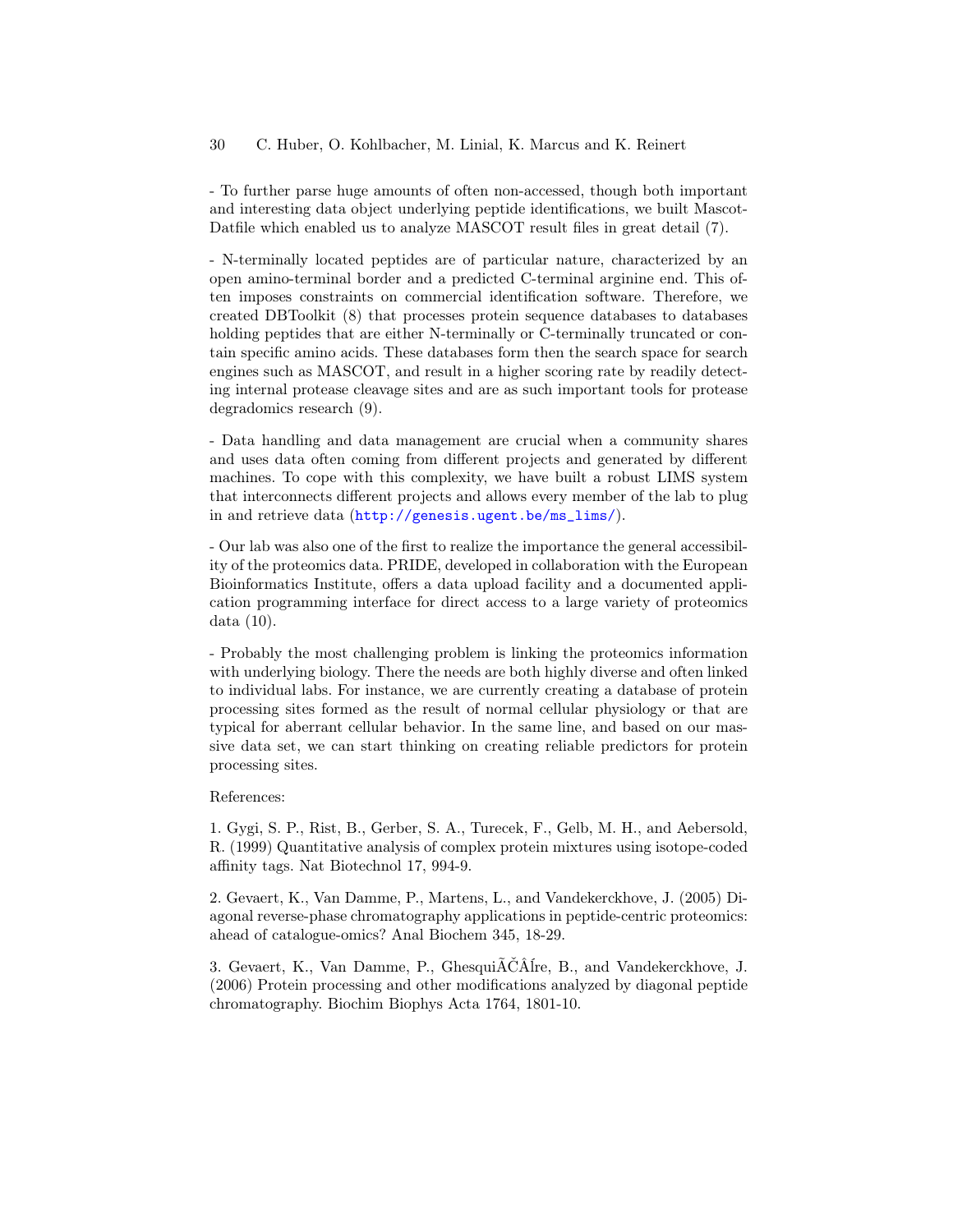4. Gevaert, K., Impens, F., Van Damme, P., Ghesquiere, B., Hanoulle, X., and Vandekerckhove, J. (2007) Applications of diagonal chromatography for proteome-wide characterization of protein modifications and activity-based analyses. Febs J 274, 6277-89.

5. Flikka, K., Martens, L., Vandekerckhove, J., Gevaert, K., and Eidhammer, I. (2006) Improving the reliability and throughput of mass spectrometry-based proteomics by spectrum quality filtering. Proteomics 6, 2086-94.

6. Flikka, K., Meukens, J., Helsens, K., Vandekerckhove, J., Eidhammer, I., Gevaert, K., and Martens, L. (2007) Implementation and application of a versatile clustering tool for tandem mass spectrometry data. Proteomics 7, 3245-58.

7. Helsens, K., Martens, L., Vandekerckhove, J., and Gevaert, K. (2007) MascotDatfile: An open-source library to fully parse and analyse MASCOT MS/MS search results. Proteomics 7, 364-66.

8. Martens, L., Vandekerckhove, J., and Gevaert, K. (2005) DBToolkit: processing protein databases for peptide-centric proteomics. Bioinformatics 21, 3584-5.

9. Van Damme, P., Martens, L., Van Damme, J., Hugelier, K., Staes, A., Vandekerckhove, J., and Gevaert, K. (2005) Caspase-specific and nonspecific in vivo protein processing during Fas-induced apoptosis. Nat Methods 2, 771-7.

10. Martens, L., Hermjakob, H., Jones, P., Adamski, M., Taylor, C., States, D., Gevaert, K., Vandekerckhove, J., and Apweiler, R. (2005) PRIDE: the proteomics identifications database. Proteomics 5, 3537-45.

Keywords: COFRADIC, gel-free proteomics, peptide-identification, targeted analysis

#### 2.24 Phosphoproteome of resting human platelets

René Zahedi (Rudolf-Virchow-Zentrum, DFG-Forschungszentrum für Experimentelle Biomedizin, Universität Würzburg, DE)

Platelets are small anucleate blood cells which circulate in the blood stream for about 8 days. Under physiological conditions they show almost no interaction with other blood components. However upon encountering sites of endothelial lesion, they adhere to exposed components of the subendothelial matrix, are activated and aggregate. Thereby, they build a stable thrombus which seals the wound and prevents the organism from uncontrolled blood loss. This process is termed hemostasis. Unfortunately, the same underlying mechanisms can also lead to pathological thrombosis which in the end might result in vessel occlusion and thus myocardial infarction or stroke. Since cardiovascular diseases are the major cause of death in industrialised countries, a lot of effort has been made to refine our understanding of platelet activation.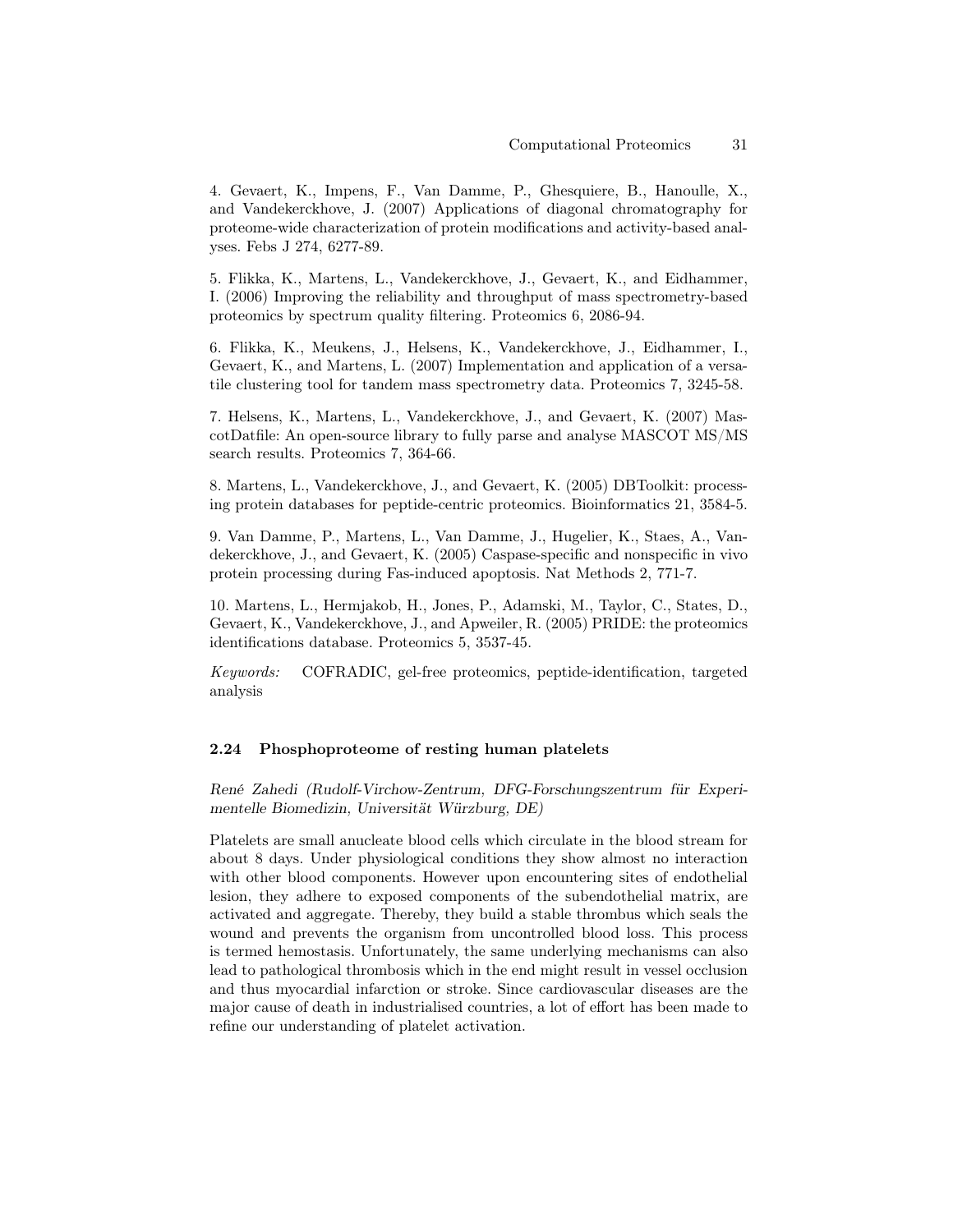The almost complete absence of protein synthesis renders platelets ideal targets for proteomic studies. Therefore, in a comprehensive study we characterize the platelet proteome on various levels: global, PTM-directed, organellar and membranous. So far, we have identified more than 1500 proteins, more than 1000 phosphorylation sites and more than 350 glycosylation sites from human platelets. A targeted analysis of platelet derived plasma membranes furthermore yielded the identification of more than 500 distinct proteins. Extending the conducted experiments to the quantification of PTM and protein abundance upon specific stimulation of isolated platelets will allow novel hypotheses about platelet function which will be further addressed by additional biochemical studies.

Thus, our knowledge of platelet function will be refined on the molecular basis and the implementation of generated and validated data will lead us one step further into platelet systems biology.

Joint work of: RenÃČÂľ Zahedi, Urs Lewandrowski, Albert Sickmann Full Paper: <http://pubs.acs.org/doi/abs/10.1021/pr0704130> See also: <http://www.protein-ms.de> See also: <http://www.proteomics-workshop.de/>

### 2.25 Data-dependent MS/MS analysis

Alexandra Zerck (MPI für Molekulare Genetik, DE)

When analysing complex samples by LC-MS/MS it is often not possible to acquire MS/MS spectra of all peptide signals. But especially when one protein is present in high abundance this protein is often identified by a large number of peptides. This makes it difficult to identify lower abundant proteins.

Through a directed selection of precursor ions we can speed up protein identification, especially for lower abundant proteins.

We present an iterative procedure to select the precursor ions based on the identification results from earlier iteration steps. Using this data dependent precursor ion selection we save time in the analysis, optimize the sample usage and decrease the redundancy of the data. To evaluate our online heuristic approach we also propose a theoretical formulation of the problem as an Integer Linear Program (ILP).

### 2.26 Proteomics goes intelligent: Identification of activated pathways from proteomics expression data

Roman Zubarev (University of Uppsala, SE)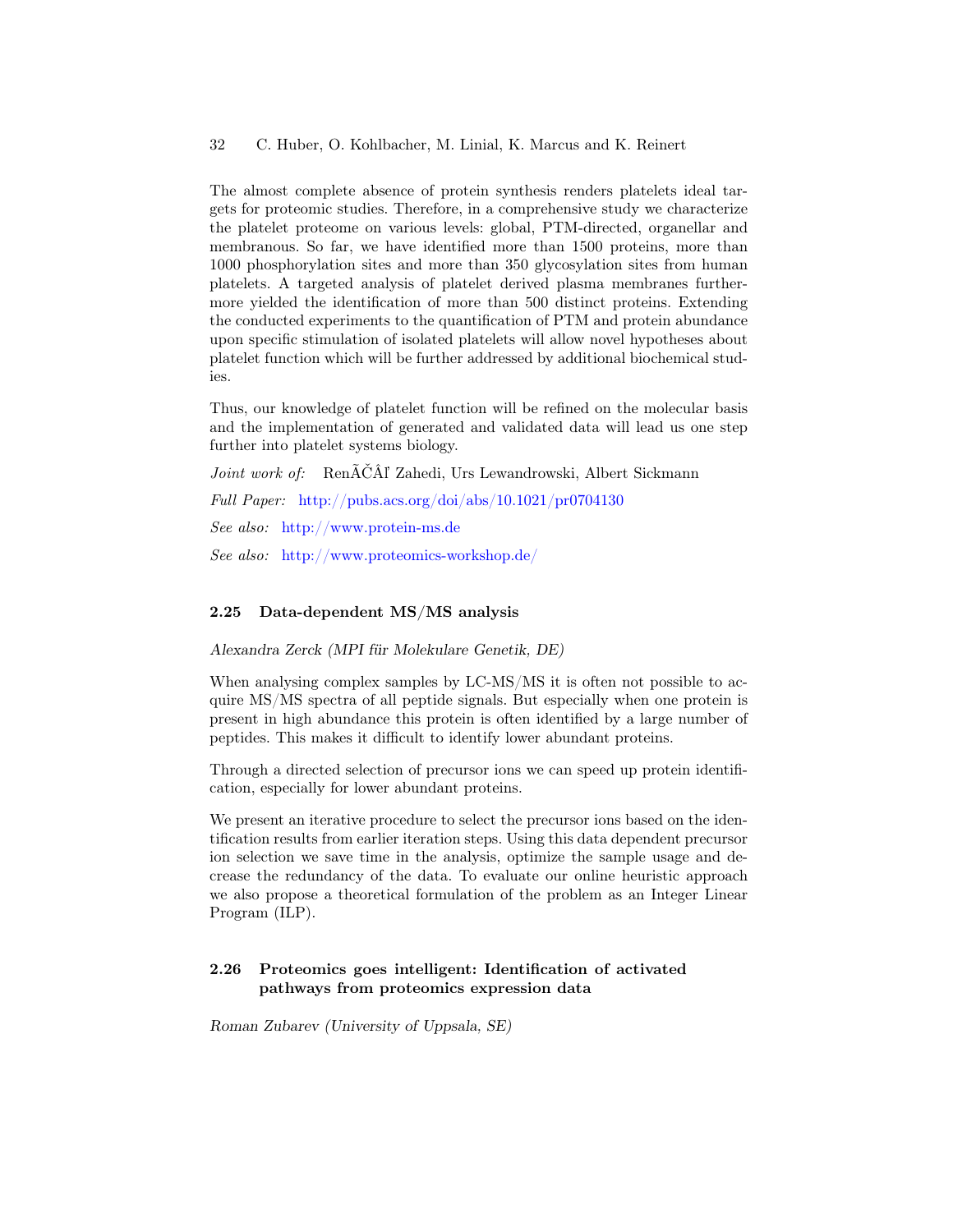Rapid and easy identification of pathways activated in a cell at given experimental conditions is a very important task solving which could provide new diagnostic biomarkers and candidates for drug discovery. In the absence of a priori data on which pathway may be activated, expression proteomics results are an ideal input for 'blind' pathway identification. These data consisting of IDs and relative abundance changes of proteins measured at the level of whole proteomes can be mapped onto known pathways in an attempt to identify which pathway accommodates the biggest amount of abundance changes. However, direct mapping (also known as enrichment analysis) seldom produces correct answers, because many proteins whose abundances change relate only distantly to the originally stimulated pathway. Correct pathway identification requires knowledge of the 'hidden layer' of cell regulation.

We have found that activated pathways can be correctly identified from expression proteomics data using an interpretation procedure that is based on a database of genes, molecules, and their interactions. The procedure combines the results of straight gene mapping and transcription factor analysis, and in both cases the mapping is preceded by a special routine known as keynode analysis.

Here we describe the above procedure and validate it using original as well as published proteomics data. We also illustrate how useful information can be obtained in real-life biological research using the proposed approach. For best results, proteomics experiment should be performed as a single LC/MS/MS run. Identification and quantification of several hundred proteins is sufficient for reliable pathway analysis.

Keywords: Pathway analysis; protein quantitation; expression proteomics

Joint work of: Zubarev, Roman; Fung, Eva; Savitski, Mikhail; Kel, Alexander; Wingender, Edgar; Kel-Margoulis, Olga